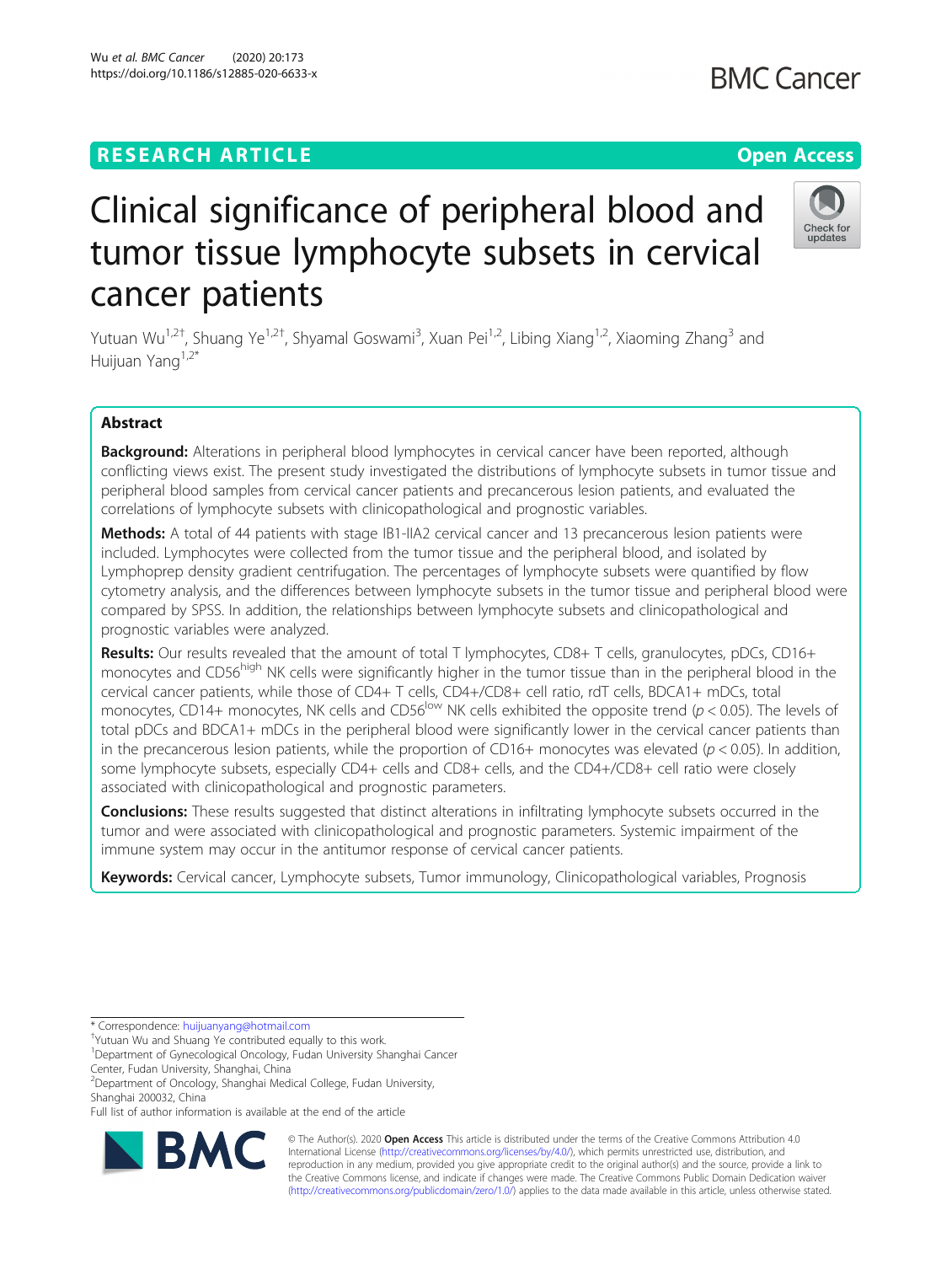## Background

Cervical cancer is still the leading gynecological malignancy in China, with 98,900 new cases diagnosed in 2015 and over 30,500 deaths  $[1]$  $[1]$ . It has been widely accepted that persistent high-risk human papillomavirus (HPV) infection is the major risk factor for cervical cancer [\[2](#page-11-0), [3\]](#page-11-0). Furthermore, the local immune response is regarded as a key determinant in cervical carcinogenesis after HPV infection [\[4](#page-11-0)]. Evidence suggests that cellmediated immunity may be especially important in HPV-related malignancies, including cervical cancer [\[5](#page-11-0)].

Quite a few publications have tried to investigate the immunological status in cervical cancer and/or precancerous lesions [\[5](#page-11-0)–[15\]](#page-11-0). Colleagues from France characterized T cells (CD4+, CD8+, CD45 RO+) by immunohistochemistry in high-risk HPV-infected cervical cancers and premalignant lesions [[8\]](#page-11-0). Using flow cytometry, Das et al. assessed peripheral blood lymphocyte subpopulations in cervical cancer patients among Indian women, including only five parameters (CD4+ helper T cells, CD8+ cytotoxic T cells, CD16+ cells, CD19+ cells and CD56+ cells) [\[5](#page-11-0)]. Another interesting publication specifically described systemic T cell responses to HPV 16 and HPV 18 proteins [[11](#page-11-0)]. In our previous work (a manuscript published in Chinese), we evaluated CD4<sup>+</sup>CD25<sup>high</sup>CD127<sup>low</sup> regulatory T cells in the peripheral blood of cervical cancer and precursor lesion patients  $[16]$  $[16]$ . We found that regulatory T cells were increased in the patients with cervical intraepithelial neoplasia or cancer [[16\]](#page-11-0).

The current study had several objectives. First, this study aimed to describe the immune cell landscape in cervical cancer patients relatively comprehensively, including the landscapes in the peripheral blood, tumor tissue and precancerous lesions. Second, we sought to evaluate possible correlations between lymphocyte subsets and clinicopathological variables. Last, the prognostic implications of immune cell levels were also investigated.

## Methods

## Patient selection and sample collection

We obtained approval from the institutional review board at Fudan University Shanghai Cancer Center (SCCIRB-090371-2). Cervical cancer patients who were scheduled for radical hysterectomy were enrolled in this study between April and November 2013. The included patients were required to fulfill the following criteria: 1) preoperative diagnosis of squamous cell carcinoma or adenocarcinoma of the cervix; 2) International Federation of Gynecology and Obstetrics (FIGO) stage IB1- IIA2 disease, with visible gross tumor; 3) no receipt of preoperative treatment including chemotherapy and radiotherapy; and 4) provision of informed content.

Patients with a medical history of autoimmune diseases were excluded. All patients were human immunodeficiency virus (HIV) negative. Clinicopathological information was retrospectively abstracted from patient electronic medical records by a well-trained gynecological oncologist.

Peripheral blood was collected on the day before surgery. Attending surgeons were responsible for choosing and dissecting highly suspicious fresh tumor tissue for further analysis. We also collected peripheral blood samples from 13 patients who received cervical conization for precancerous lesions during the same period.

All the cervical cancer patients at our institution were required to have regular follow-up visits after surgery. Progression-free survival (PFS) was defined as the time interval from the date of primary surgery to the date of disease progression or recurrence.

## Cell isolation from tumor tissue

Freshly resected cervical tissue samples from primary tumors were transferred to the laboratory immediately after surgery and processed within four hours. The fresh tumor tissue was gently minced into 3 to 4 mm cubes using a scalpel, followed by enzymatic digestion in a cocktail of collagenase type IV (1 mg/mL, Gibco, Carlsbad, CA, USA), and DNase I (100 μg/mL, Sigma, USA) in RPMI 1640 medium (HyClone, Utah, USA) and then processed into single-cell suspensions using a gentle-MACS Octo Dissociator with Heater (Miltenyi, Bergisch Gladbach, Germany) in the preprogrammed human tumor mode-II at 37 °C for 60 min. Released cells were collected and filtered through 70 μm nylon cell strainers (BD, CA, USA) and processed for density gradient centrifugation to isolate leukocytes.

## Peripheral blood mononuclear cell (PBMC) isolation and staining

Peripheral blood mononuclear cells (PBMCs) were collected by Lymphoprep (Axis-Shield) density gradient centrifugation of venous peripheral blood from patients treated with the anticoagulant K3 ethylenediaminetetraacetic acid (EDTA, BD Cat No. 6457). For whole-blood staining, samples underwent erythrolysis with an ammonium-buffered solution (BD FACS Lysing Solution, 10 min at RT). The cells were resuspended in ice-cold Fluorescence Activated Cell Sorter (FACS) buffer containing 1x phosphate-buffered saline (PBS) (Ca/Mg++ free, pH 7.2), 2.5 mM EDTA, 25 mM HEPES and 1% FBS. Samples were assessed for the expression of 18 markers and stained with Zombie Yellow (BioLegend), which was used to discriminate live and dead cells according to the manufacturers' recommendation, prior to surface staining. For surface staining, filtered single cells were incubated for 30 min on ice with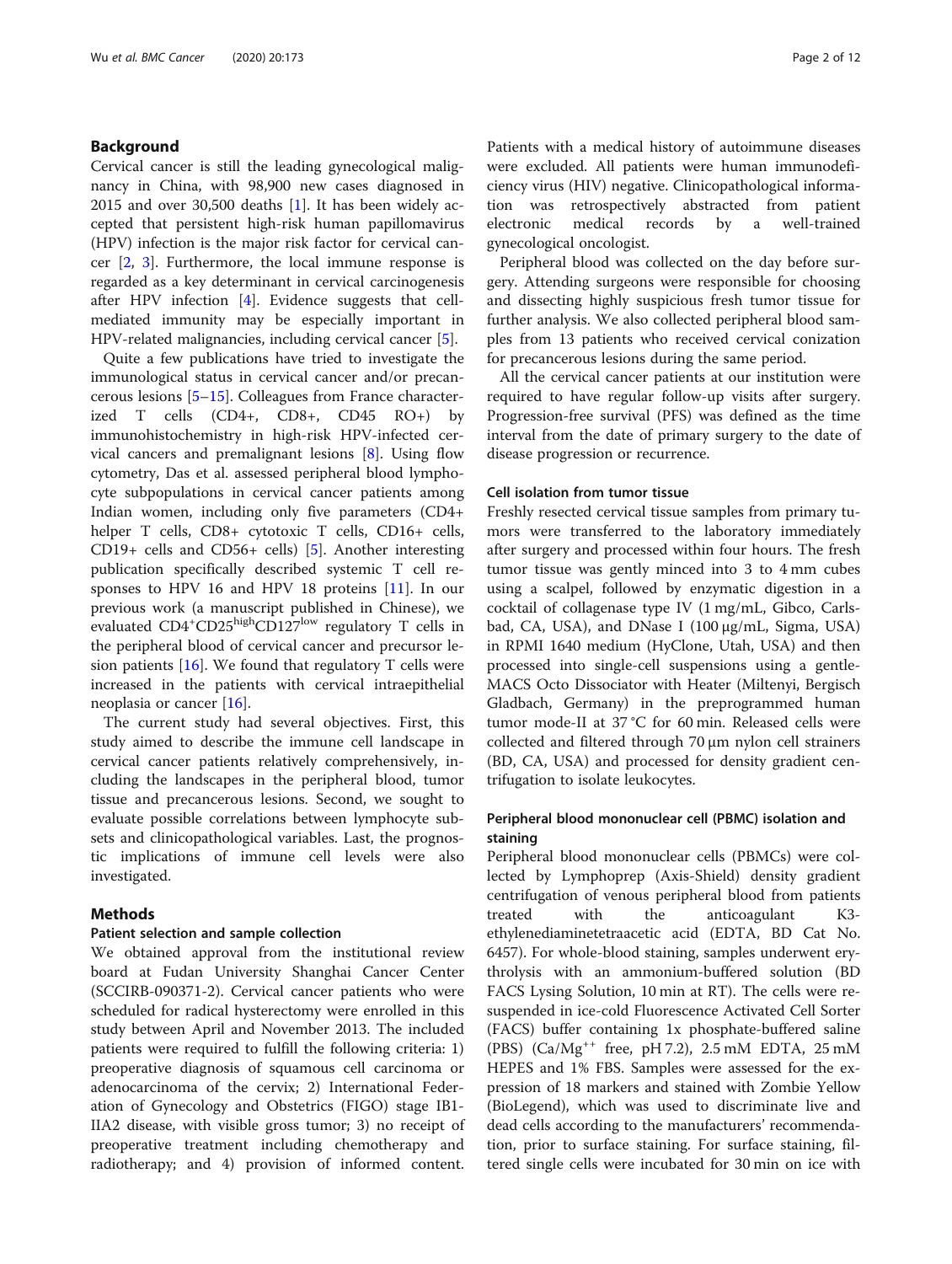an Fc receptor binding inhibitor (eBioscience) diluted 1/ 10 in PBS. The cells were then incubated in FACS buffer with combinations of fluorochrome-conjugated or biotinylated antibodies for 15 min in the dark at room temperature. The cells were centrifuged, and the pellets were recovered, fixed in a 1% paraformaldehyde solution and filtered through a 70 μm mesh strainer to remove any small clumps immediately before flow cytometry analysis.

## Flow cytometry analysis

The antibodies and clones used in the study are presented in the Additional file [1.](#page-10-0) Samples were acquired using a BD LSRFortessa flow cytometer (BD Biosciences) equipped with five lasers. Before running samples, the alignment of the instrument was checked daily using fluorescent microbeads; also, the accuracy of the volumetric apparatus was addressed by using commercial fluorescent beads having predetermined acceptable ranges for validation. Compensation was performed according to the cytometer manufacturer's instructions, allowing the use of an off-line procedure by applying automated electronic algorithms and preset templates; by using biparametric logarithmic dot plots, gate-specific tubes and single-tube data analysis; and by optimizing the FSC threshold and fluorochrome voltage as set-up parameters. All the data were analyzed with FlowJo software 9.7.3 (TreeStar, Inc. Ashland, OR).

#### Statistical analyses

Statistical Package for Social Science (SPSS) statistical software (Version 20.0, SPSS, Inc., Chicago, IL, USA) was used for analyses. Continuous data are presented as the median (range), and categorical data are presented proportions. Parametric Student's t tests were employed to evaluate continuous variables. The associations between different variables were evaluated using univariate and multivariate logistic regression analysis, and hazard ratios (HRs) with 95% confidence intervals (CIs) were calculated. All of the  $P$  values reported are two sided, and a value of  $P < 0.05$  was considered statistically significant.

#### Results

## Demographics

Figure 1 shows the schematic of patient enrollment in the study. A total of 44 patients were ultimately included, and 78 samples were available for analysis. Among the patients, 34 had paired blood-tissue samples. Clinical and pathological information for the entire cohort is presented in Table 1. The majority of the patients had a squamous histology ( $n = 40$ , 90.9%). Deep stromal invasion ( $\geq 1/2$  depth), lymph node metastasis and positive lymphovascular invasion occurred in 70.5, 40.9 and



47.7% of the patients, respectively. With a median follow-up time of 41 months, 36 patients (81.8%) were alive with no evidence of disease, while 8 patients (18.2%) had experienced disease recurrence.

## Lymphocyte subpopulations in the peripheral blood versus tumor tissue

We collected paired blood-tissue samples from 34 patients, and compared different lymphocyte subsets in the tumor tissue versus the peripheral blood. The distributions of the lymphocyte subsets in the peripheral blood compared with those in the tumor tissue are presented in Table [2.](#page-3-0)

**Table 1** Patient characteristics  $(n = 44)$ 

| Median age (range), years             | 47 (23-70) |
|---------------------------------------|------------|
| FIGO stage                            |            |
| IB1 (%)                               | 15 (34.1%) |
| IB <sub>2</sub> (%)                   | 8 (18.2%)  |
| IIA1 (%)                              | 11 (25.0%) |
| IIA2(%)                               | 10 (22.7%) |
| Histology                             |            |
| Squamous carcinoma (%)                | 40 (90.9%) |
| Adenocarcinoma (%)                    | $4(9.1\%)$ |
| Stromal invasion $\geq$ 1/2 depth (%) | 31 (70.5%) |
| Lymph node metastasis (%)             | 18 (40.9%) |
| Positive lymphvascular invasion (%)   | 21 (47.7%) |
| Median follow up (range), months      | $41(2-48)$ |
| Disease status at last follow-up      |            |
| Alive, no evidence of disease (%)     | 36 (81.8%) |
| Alive, with disease (%)               | 5 (11.4%)  |
| Dead with disease (%)                 | 3(6.8%)    |

Abbreviations: FIGO International Federation of Gynecology and Obstetrics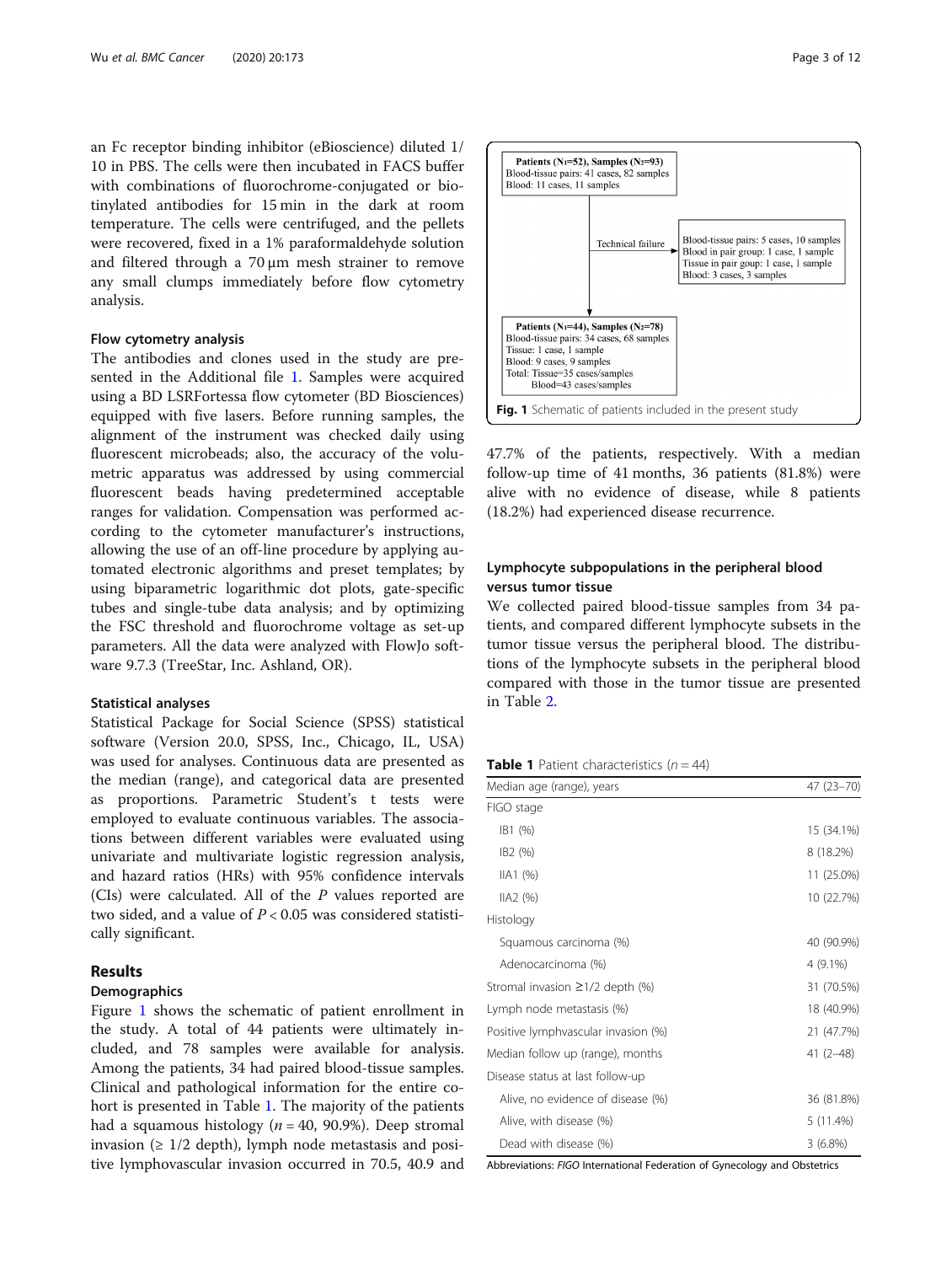<span id="page-3-0"></span>Table 2 Lymphocyte subsets in peripheral blood versus tumor tissue  $(n = 34)$ 

|                  | Blood             | Tissue            | $P$ value*           |
|------------------|-------------------|-------------------|----------------------|
| Gran %CD45       | $3.24 \pm 5.72$   | $10.55 \pm 12.71$ | 0.002                |
| T %MNC           | $55.59 \pm 12.03$ | $68.58 \pm 17.81$ | < 0.001              |
| CD4%T            | $54.04 \pm 13.18$ | $45.85 \pm 14.49$ | 0.013                |
| CD8%T            | $32.37 \pm 11.22$ | $44.92 \pm 13.98$ | < 0.001              |
| CD4:CD8          | $1.94 \pm 0.94$   | $1.22 \pm 0.74$   | 0.001                |
| rdT %T           | $7.53 \pm 4.57$   | $2.68 \pm 1.77$   | 0.001                |
| B % MNC          | $5.93 \pm 2.92$   | $5.00 \pm 3.44$   | $0.302$ <sup>#</sup> |
| pDC % MNC        | $0.24 \pm 0.13$   | $0.67 \pm 0.79$   | 0.003                |
| $CD11c + %pDC$   | $8.13 \pm 5.08$   | $5.90 \pm 4.74$   | $0.109$ <sup>#</sup> |
| Baso % MNC       | $0.83 \pm 0.50$   | $0.09 \pm 0.16$   | < 0.001              |
| BDCA1+ mDC % MNC | $0.37 \pm 0.17$   | $0.11 \pm 0.14$   | < 0.001              |
| BDCA3+ mDC % MNC | $0.02 \pm 0.04$   | $0.02 \pm 0.06$   | $1.000^{#}$          |
| Mono % MNC       | $16.69 \pm 9.38$  | $8.66 \pm 8.29$   | < 0.001              |
| CD14+ Mo % MNC   | $14.76 \pm 7.03$  | $2.28 \pm 2.34$   | < 0.001              |
| CD16+ Mo % MNC   | $3.27 \pm 2.25$   | $5.85 \pm 5.75$   | 0.036                |
| CD16+ %Mono      | $18.45 \pm 7.79$  | $71.62 \pm 13.20$ | < 0.001              |
| NK %MNC          | $17.27 \pm 9.83$  | $5.88 \pm 12.63$  | < 0.001              |
| CD56hi NK % MNC  | $0.33 \pm 0.16$   | $4.38 \pm 11.71$  | $0.079^{#}$          |
| CD56lo NK % MNC  | $17.66 \pm 9.97$  | $1.24 \pm 1.94$   | < 0.001              |
| CD56hi %NK       | $2.42 \pm 1.81$   | $65.31 \pm 23.69$ | < 0.001              |
| MDSC % CD33hi    | $1.85 \pm 3.50$   | $2.39 \pm 3.83$   | $0.592^{#}$          |
| $DR-$ %14 + APC  | $0.41 \pm 1.50$   | $18.13 \pm 18.68$ | < 0.001              |
| $DR-$ %16 + APC  | $0.67 \pm 1.08$   | $1.64 \pm 2.96$   | $0.059^{#}$          |

\*Paired t test

 $P^*$  values with no statistical significance were denoted

Abbreviations: Gran Granulocyte, MNC Mononuclear Cell, DC Dendritic Cell, pDC Plasmacytoid Dendritic Cell, mDC Myeloid Dendritic Cell, NK Natural Killer, hi high, lo low, MDSC Myeloid-Derived Suppressor Cell, APC Antigen Presenting Cell, Baso Basophilic granulocyte, Mono Monocyte;

## Distributions of T lymphocytes, granulocytes and B lymphocytes

The amount of total T lymphocytes and granulocytes were significantly higher in the tumor tissue than in the peripheral blood( $p < 0.05$ ). However, a significant decrease in the T helper lymphocyte (CD4+ cell) population in the tumor tissue was observed compared to that in the peripheral blood ( $p < 0.05$ ), while the level of T suppressor lymphocytes (CD8+ cells) was found to be significantly increased in the tumor tissue compared to the peripheral blood ( $p < 0.05$ ). The CD4+/CD8+ cell ratio was significantly lower in the tumor tissue than in the peripheral blood ( $p < 0.05$ ). Furthermore, the proportion of rdT cells, which play an important role in the function of innate immunity, was significantly lower in the tumor tissue than in the peripheral blood ( $p < 0.05$ ). All of these results indicated that antitumor immunity was suppressed in the tumor tissue. However, no significant difference was observed for B lymphocytes when comparing the tumor tissue with the peripheral blood  $(p > 0.05)$ .

#### Distributions of dendritic cells and basophilic granulocytes

Dendritic cells (DCs) shape both innate and adaptive immune responses, including antitumor immune responses. There are two main types of DCs that are distinguished on the basis of different sources of differentiation, plasmacytoid dendritic cells (pDCs) and myeloid dendritic cells (mDCs). The proportion of pDCs, which are considered to induce more T regulatory cells (Tregs) and to promote immune escape by tumor cells, was significantly higher in the tumor tissue than in the peripheral blood ( $p < 0.05$ ). However, CD11c + pDCs, a major kind of pDCs, showed no significant difference between the tumor tissue and peripheral blood. Recently, two subsets of naturally occurring human blood-derived mDCs, BDCA1+/CD1c + mDCs and BDCA3+/CD141+ mDCs, have been described. Our results indicated that the level of BDCA1+ mDCs was significantly lower in the tumor tissue than in the peripheral blood ( $p < 0.05$ ). However, there was no significant difference in BDCA3+ mDCs between the tumor tissue and peripheral blood. In addition, the proportion of basophilic (Baso) granulocytes was significantly lower in the tumor tissue than in the peripheral blood ( $p < 0.05$ ).

## Distributions of monocytes, NK cells and myeloid-derived suppressor cells

Total monocyte and CD14+ monocyte frequencies were significantly decreased in the tumor tissue compared to the peripheral blood ( $p < 0.05$ ). In contrast, the CD16+ monocyte frequency was significantly higher in the tumor tissue than in the peripheral blood ( $p < 0.05$ ). Moreover, the subsets of natural killer cells (NK cells), which are believed to have the function of immune surveillance, were significantly decreased in the tumor tissue compared to the peripheral blood ( $p < 0.05$ ). The  $CD56<sup>high</sup>$  NK cell proportion was significantly higher in the tumor tissue than in the peripheral blood ( $p < 0.05$ ), but the  $CD56^{\text{low}}$  NK cell proportion exhibited the opposite trend  $(p < 0.05)$ . Furthermore, myeloid-derived suppressor cells (MDSCs) showed no significant difference between the tumor tissue and peripheral blood.

## Lymphocyte subpopulations in the peripheral blood: cervical cancer versus precancerous lesions

We detected the levels of different lymphocyte subpopulations in peripheral blood samples from cervical cancer patients and precancerous lesion patients. The results showed that the percentages of total pDCs and BDCA1+ mDCs were significantly lower in the cervical cancer patients than in the precancerous lesion patients; meanwhile, the CD16+ monocyte and  $CD56^{low}$  NK cell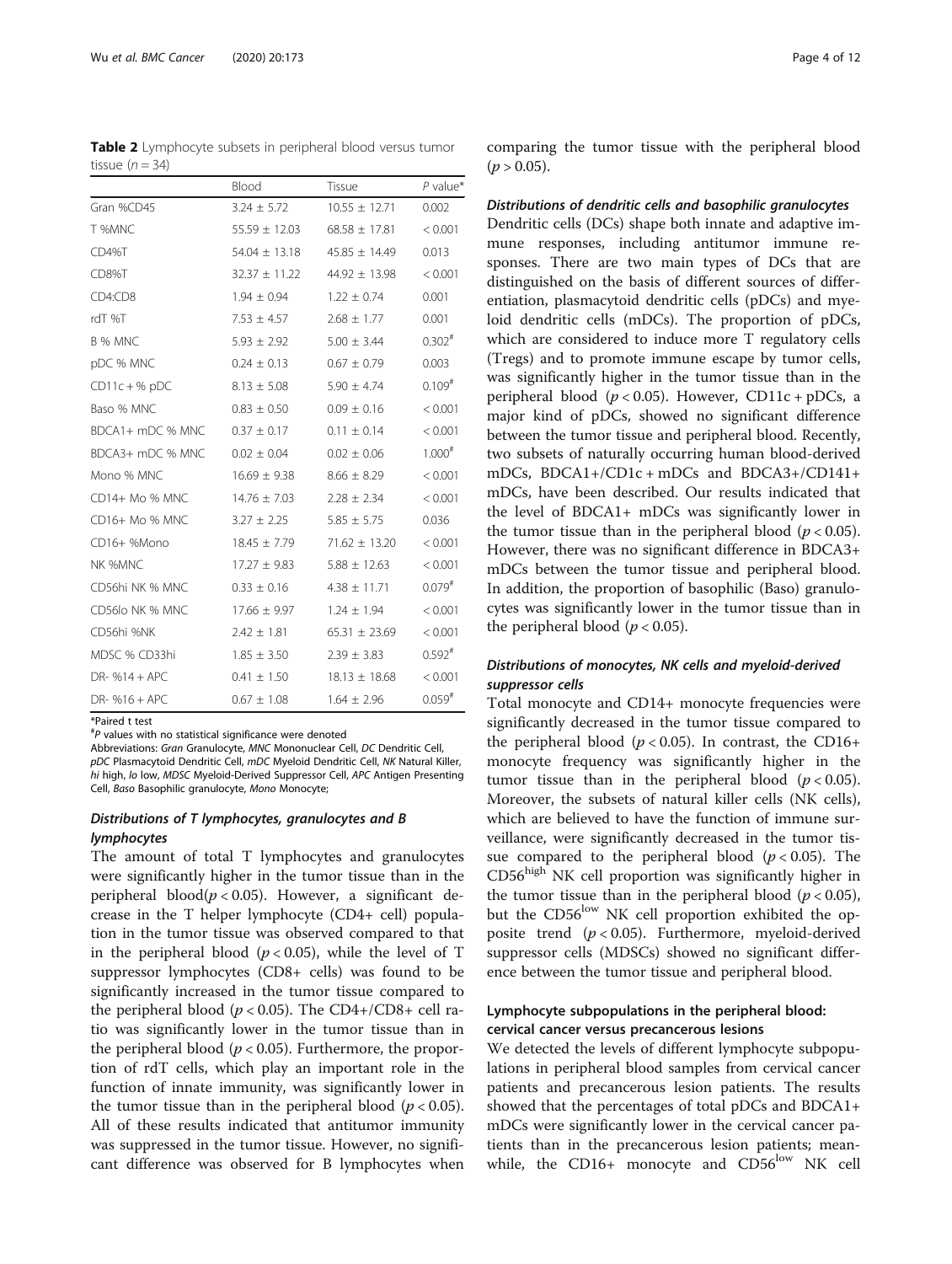proportions were higher in the cervical cancer patients than in the precancerous lesion patients, and the differences were significant between the cervical cancer patients and precancerous lesion patients  $(p < 0.05)$ (Table 3). However, other lymphocyte subpopulations were not significantly different between the cervical cancer patients and precancerous lesion patients ( $p > 0.05$ ) (Table 3).

## Associations of lymphocyte subsets with clinicopathological parameters

We correlated the distributions of lymphocyte subsets with clinicopathological parameters, such as age, FIGO stage, histology, tumor size, stromal invasion status, lymph node (LN) metastasis status and lymphovascular space invasion (LVSI) status.

## Age, tumor size and LVSI status are closely related to the distributions of lymphocytes in the peripheral blood

In the analysis of the peripheral blood, the results showed that the CD16+ monocyte proportion was significantly lower in the age  $\leq$  47 group than in the age  $>$ 47 group  $(p < 0.05)$  (Table [4\)](#page-5-0). Additionally, total T cell and CD56<sup>high</sup> NK cell proportions were significantly lower in the tumor size  $\leq 4$  cm group than in the tumor size  $>$  4 cm group, while the BDCA3+ mDC, total NK

cell and CD56<sup>low</sup> NK cell proportions exhibited the opposite trend  $(p < 0.05)$  (Table [4\)](#page-5-0). The CD11c + pDC proportion was significantly lower in the LVSI-positive patients than in the LVSI-negative patients ( $p < 0.05$ ) (Table [4\)](#page-5-0). In addition, there were no other significant differences between clinicopathological parameters and lymphocyte subsets in the peripheral blood.

## Age, tumor size, LN metastasis status and LVSI status are closely related to the distributions of lymphocytes in tumor tissue

In tumor tissue, the rdT cell proportion was significantly higher in the age  $\leq 47$  group than in the age  $> 47$  group  $(p < 0.05)$  (Table [4](#page-5-0)). The levels of CD8+ cells, pDCs, total monocytes, CD14+ monocytes and CD 16+ monocytes were significantly higher in the tumor size > 4 cm group than in the tumor size  $\leq$ [4](#page-5-0) cm group ( $p$  < 0.05) (Table 4). Our results indicated that tumor size was closely related to the distributions of some lymphocyte subsets in both the peripheral blood and the tumor tissue. LN metastasis was correlated with significant reductions in the level of CD4+ cells and the CD4+/CD8+ cell ratio but also with increased levels of CD8+ cells and CD16+ monocytes  $(p < 0.05)$  (Table [4\)](#page-5-0). Contradictorily, LVSI was correlated with a significantly reduced level of CD8+ cells but also with an increased level of CD4+ cells and an elevated

Table 3 Lymphocyte subsets in peripheral blood: cervical cancer versus precancerous lesion

|                  | Cancer $(n = 43)$ | Precancerous lesion ( $n = 13$ ) | $P$ value*             |
|------------------|-------------------|----------------------------------|------------------------|
| Gran %CD45       | $3.05 \pm 5.29$   | $4.17 \pm 6.17$                  | 0.522                  |
| T %MNC           | $57.41 \pm 12.79$ | $59.58 \pm 9.54$                 | 0.575                  |
| rdT %T           | $7.30 \pm 4.45$   | $4.83 \pm 2.22$                  | 0.067                  |
| B %MNC           | $6.05 \pm 3.11$   | $6.48 \pm 2.48$                  | 0.644                  |
| pDC % MNC        | $0.25 \pm 0.13$   | $0.35 \pm 0.16$                  | $0.022$ <sup>#</sup>   |
| $CD11c + %pDC$   | $7.62 \pm 5.03$   | $6.18 \pm 1.97$                  | 0.386                  |
| Baso % MNC       | $0.98 \pm 0.71$   | $1.19 \pm 0.60$                  | 0.334                  |
| BDCA1+ mDC % MNC | $0.38 \pm 0.18$   | $0.65 \pm 0.23$                  | $< 0.001$ <sup>#</sup> |
| BDCA3+ mDC % MNC | $0.17 \pm 0.04$   | $0.03 \pm 0.05$                  | 0.374                  |
| Mono %MNC        | $15.56 \pm 9.24$  | $17.62 \pm 8.01$                 | 0.473                  |
| CD14+ Mo % MNC   | $14.63 \pm 6.98$  | $16.98 \pm 7.00$                 | 0.359                  |
| CD16+ Mo % MNC   | $3.07 \pm 2.19$   | $2.52 \pm 1.04$                  | 0.448                  |
| CD16+ %Mono      | $15.58 \pm 7.86$  | $13.36 \pm 3.29$                 | $0.020^{#}$            |
| NK %MNC          | $16.11 \pm 9.34$  | $10.90 \pm 4.91$                 | 0.060                  |
| CD56hi NK % MNC  | $0.33 \pm 0.15$   | $0.29 \pm 0.19$                  | 0.508                  |
| CD56lo NK % MNC  | $17.26 \pm 9.62$  | $10.36 \pm 5.33$                 | $0.037$ <sup>#</sup>   |
| CD56hi %NK       | $2.54 \pm 2.05$   | $3.93 \pm 3.03$                  | 0.106                  |
| MDSC % CD33hi    | $1.85 \pm 3.32$   | $3.42 \pm 7.74$                  | 0.547                  |
| DR- $%14 + APC$  | $0.51 \pm 1.55$   | $0.38 \pm 0.95$                  | 0.800                  |
| $DR-$ %16 + APC  | $0.88 \pm 1.60$   | $0.44 \pm 0.75$                  | 0.404                  |

\*Independent t test

# P values with statistical significance were denoted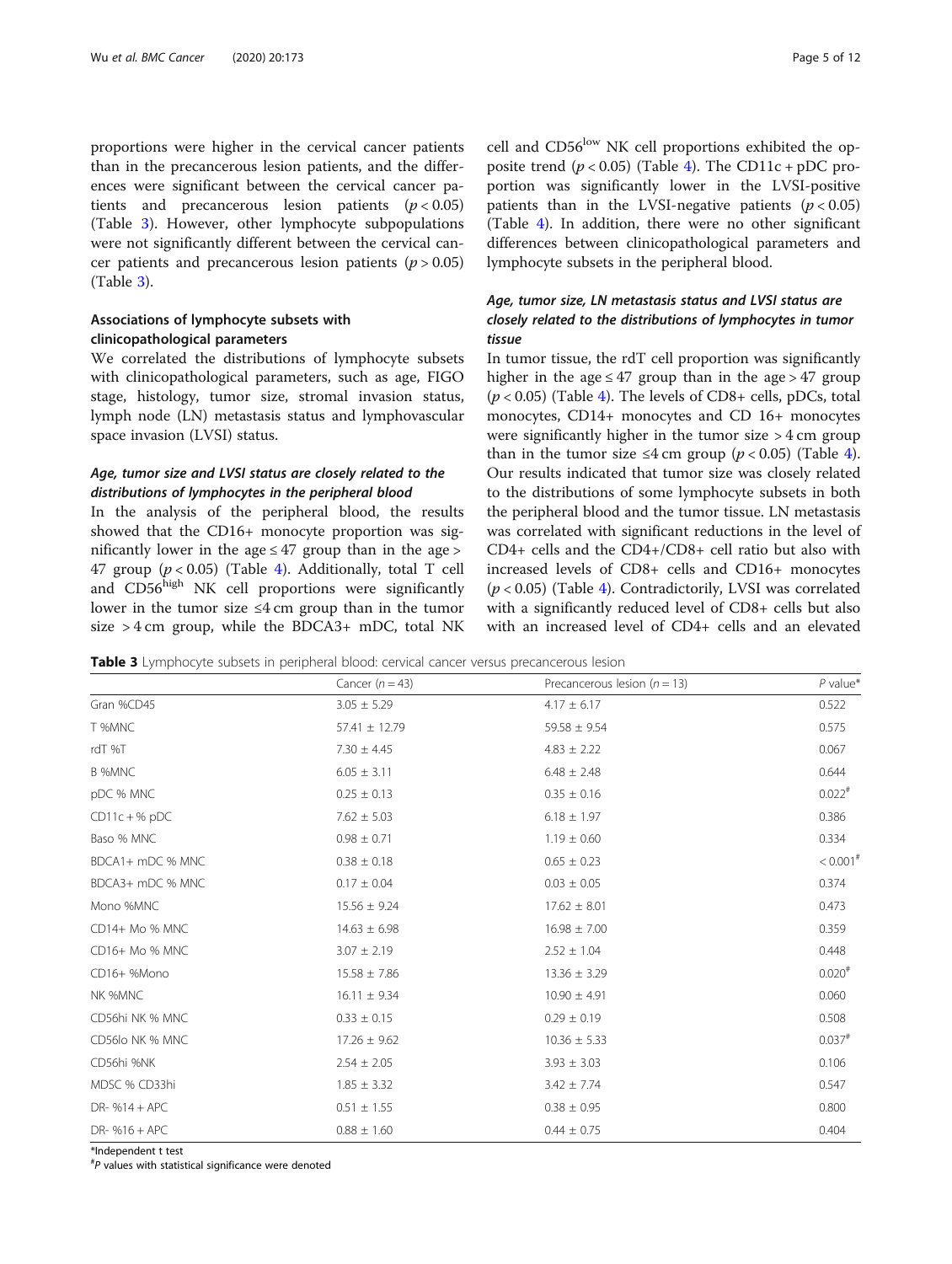<span id="page-5-0"></span>

|                              | Age (years)       |                    |          | FIGO stage              |                   |          | Histology                    |                          | Tumor size                         |                                                 |                    | Stromal invasion  |                    |           | LN metastasis<br>No |                        | LΔ            |                   |                   |               |
|------------------------------|-------------------|--------------------|----------|-------------------------|-------------------|----------|------------------------------|--------------------------|------------------------------------|-------------------------------------------------|--------------------|-------------------|--------------------|-----------|---------------------|------------------------|---------------|-------------------|-------------------|---------------|
|                              | $\leq 47$         | 547                | $\Delta$ |                         | $=$               | $\Delta$ |                              | ADC                      | $\frac{54}{3}$<br>$\Delta_{\rm c}$ | > 4 cm                                          | $\Delta$           | $\leq 1/2$        | $\geq$<br>$\wedge$ | $\Delta$  |                     | Υeς                    | 2<br>$\Delta$ |                   | Yes               | $\Delta$      |
| Blood $(n = 43)$             |                   |                    |          |                         |                   |          |                              |                          |                                    |                                                 |                    |                   |                    |           |                     |                        |               |                   |                   |               |
| %CD45<br>Gran                | $3.47 \pm 6.06$   | $2.45 \pm 4.08$    | 0.537    | $2.17 \pm 3.92$         | $4.06 \pm 6.49$   | 0.266    | $2.68 \pm 4.95$              | $5.82 \pm 7.50$          | $2.43 \pm 3.39$<br>0.216           | $3.83 + 7.03$                                   | 0.431              | $2.34 \pm 4.88$   | $3.35 \pm 5.51$    | 0.57      | $1.76 \pm 2.76$     | $4.84 \pm 7.25$        | 2.01<br>0.101 | ± 3.94            | $4.13 \pm 6.33$   | 0.198         |
| T %MNC                       | $57.57 \pm 12.26$ | $57.19 \pm 13.85$  | 0.925    | $56.69 \pm 12.69$       | $58.25 \pm 13.19$ | 0.694    | $57.70 \pm 13.39$            | $55.22 \pm 7.18$         | $53.35 \pm 10.22$<br>0.688         | $62.55 \pm 14.08$                               | 0.017              | 56.56 ± 14.17     | $57.78 \pm 12.38$  | 0.777     | $56.88 \pm 13.82$   | 58.16 ±<br>11.55       | 0.751         | 56.44 ± 13.59     | $58.44 \pm 12.14$ | 0.614         |
| CD4%T                        | $57.49 \pm 9.65$  | $53.42 \pm 15.93$  | 0.304    | $57.17 \pm 11.74$       | $54.19 \pm 13.76$ | 0.447    | $55.41 \pm 13.00$            | $59.43 + 9.07$           | $58.25 \pm 10.16$<br>0.552         | $52.67 \pm 14.94$                               | 0.153              | $59.35 \pm 10.65$ | $54.24 \pm 13.30$  | 0.229     | $58.17 \pm 10.08$   | $52.47 \pm 15.23$      | 0.147         | $56.98 \pm 10.72$ | S4.54 ± 14.57     | 0.534         |
| CDS96T                       | $31.18 \pm 7.98$  | $31.94 \pm 13.81$  | 0.821    | $29.73 \pm 9.48$        | $33.54 \pm 11.79$ | 0.248    | $31.95 \pm 10.92$            | $27.10 + 7.15$           | $29.64 \pm 8.32$<br>0.392          | $33.86 \pm 12.89$                               | 0.201              | $30.75 \pm 9.19$  | $31.83 \pm 11.37$  | 0.764     | $29.36 \pm 7.71$    | $34.48 \pm 13.44$      | 0.121         | $30.70 \pm 8.18$  | $32.34 \pm 12.92$ | 0.619         |
| CDA:CD8                      | $2.06 \pm 0.92$   | $2.03 + 1.04$      | 0.936    | $2.22 \pm 1.05$         | $1.85\pm0.83$     | 0.204    | $2.02 \pm 0.97$              | $2.35 + 0.87$            | $2.20 \pm 0.94$<br>0.513           | $1.85 + 0.97$                                   | 0.242              | $2.22 \pm 1.09$   | $1.97 \pm 0.91$    | 0.44      | $2.19 \pm 0.89$     | $1.85 + 1.04$          | 0.254         | $2.07 \pm 0.92$   | $2.02 \pm 1.02$   | 0.873         |
| rdT %T                       | $72 + 4.69$       | $7.45 \pm 4.32$    | 0.91     | $6.10 \pm 3.70$         | $8.90 \pm 5.06$   | 0.16     | 4.72<br>$7.42 \pm .$         | $6.60 \pm 2.75$          | $7.23 \pm 4.35$<br>0.775           | 7.46 ±                                          | 0.915              | ± 3.49<br>5.07    | $8.42 \pm 4.55$    | 0.105     | $7.43 \pm 4.07$     | $7.00 \pm$<br>5.71     | 0.848         | $6.67 \pm 4.33$   | $8.57 \pm 4.73$   | 0.369         |
| B %MNC                       | $6.05 \pm 3.07$   | $6.03 \pm 3.25$    | 0.983    | $6.13 + 3.50$           | $5.96 \pm 2.7$    | 0.86     | $5.99 \pm 3.14$              | $6.44 \pm 3.18$          | $6.30 \pm 3.24$<br>0.766           | $5.71 \pm$<br>2.99                              | 0.546              | $6.40 \pm 3.10$   | $5.90 \pm 3.16$    | 0.646     | $6.61 \pm 3.48$     | $5.22 \pm$<br>232      | 0.157         | $7.03 \pm 3.42$   | $5.06 \pm 2.47$   | 0.039         |
| PDC%<br>MNC                  | $0.26 \pm 0.13$   | $0.23 \pm 0.11$    | 0.415    | $0.26 \pm 0.14$         | $0.24 \pm 0.11$   | 0.583    | $0.25 \pm 0.13$              | $0.24 + 0.05$            | $0.23 \pm 0.11$<br>0.904           | $0.27 + 0.14$                                   | 0.212              | $0.25 \pm 0.16$   | $0.24 \pm 0.11$    | 0.805     | $0.24 \pm 0.12$     | $0.26 \pm 0.14$        | 0.526         | $0.22 \pm 0.12$   | $0.28 \pm 0.13$   | 0.133         |
| $CD11c + %$<br>$\frac{1}{2}$ | $7.71 \pm 6.14$   | $7.49 +$<br>2.98   | 0.909    | $8.09 \pm 6.31$         | $7.01 \pm 2.76$   | 0.553    | $7.40 \pm 4.94$              | $9.13 \pm 6.24$          | $6.74 \pm 3.28$<br>0.531           | $\begin{array}{c} 8.91 \pm \\ 6.80 \end{array}$ | 0.237              | $9.31 \pm 8.32$   | $6.96 \pm 2.98$    | 0.429     | $7.83 + 3.63$       | $7.27 \pm 6.95$        | 0.765         | $9.24 \pm 6.28$   | $5.78 \pm 2.05$   | 0.044         |
| Baso %<br>MNC                | $1.09 \pm 0.80$   | $0.83 + 0.54$      | 0.248    | $1.07 \pm 0.73$         | $0.89 \pm 0.69$   | 0.41     | $0.92 \pm 0.65$              | $\frac{1.60 \pm}{1.000}$ | $1.02 \pm 0.65$<br>0.065           | $0.93 + 0.000$                                  | 0.686              | $1.08 \pm 0.59$   | $0.94 \pm 0.76$    | 0.534     | $1.00 \pm 0.70$     | $0.95 \pm$<br>0.73     | 0.808         | $1.03 \pm 0.58$   | $0.93 \pm 0.83$   | 0.637         |
| BDCA1+<br>mDC %<br>MNC       | $0.39 \pm 0.18$   | $0.35 + 0.19$      | 0.547    | $0.34 \pm 0.23$         | $0.42 \pm 0.10$   | 0.21     | $0.36 \pm 0.18$              | $0.57 \pm 0.12$          | $0.38 \pm 0.14$<br>0.062           | $0.37 + 0.24$                                   | 0.826              | $0.29 \pm 0.20$   | $0.41 \pm 0.17$    | $0.087\,$ | $0.37 \pm 0.22$     | $0.39 + 0.12$          | 0.717         | $0.32 \pm 0.21$   | $0.44 \pm 0.14$   | 0.074         |
| BDCA3+<br>mDC %<br>MNC       | $0.02 \pm 0.04$   | $0.02 + 0.04$      | 0.875    | $0.02 \pm 0.04$         | $0.01 \pm 0.03$   | 0.237    | $\pm$ 0.04<br>$\overline{0}$ | $0.05 + 0.07$            | $0.03 \pm 0.05$<br>0.203           | $\circ$                                         | 0.02               | $0.03 + 0.05$     | $0.01 + 0.04$      | 0.477     | $0.02 \pm 0.04$     | $0.02 + 0.04$          | 0.871         | $0.02 \pm 0.04$   | $0.01 \pm 0.04$   | 0.754         |
| 96MNC<br>Mono                | $17.19 + 9.54$    | $13.30 + 8.56$     | 0.177    | $15.88 \pm 9.83$        | $15.19 \pm 8.75$  | 0.81     | $15.48 \pm 9.60$             | $16.14 \pm$<br>6.60      | $16.14 \pm 7.88$<br>0.884          | $14.83 \pm 10.91$                               | 0.651              | $15.80 \pm 11.75$ | $15.46 \pm 8.16$   | 0.925     | $13.82 \pm 8.77$    | $\frac{1}{2}$<br>17.97 | 0.149         | $15.61 \pm 10.16$ | $15.50 \pm 8.43$  | 0.97          |
| CD14+ Mo<br>% MNC            | $16.31 \pm 7.38$  | $12.18 \pm 5.76$   | 0.101    | $13.64 \pm 7.69$        | $15.91 \pm 5.99$  | 0.371    | $14.53 \pm 7.17$             | $15.38 \pm 6.35$         | $14.37 \pm 6.06$<br>0.824          | $15.02 \pm 8.41$                                | 0.802              | $13.21 \pm 10.31$ | $15.19 \pm 5.38$   | 0.597     | $13.01 \pm 6.89$    | $17.33 \pm 6.53$       | 0.09          | $13.81 \pm 8.44$  | $15.56 \pm 4.97$  | 0.476         |
| CD16+ Mo<br>% MNC            | $2.68 \pm 1.65$   | $3.65 \pm 2.77$    | 0.274    | $2.82 \pm 2.47$         | $3.39 \pm 1.79$   | 0.473    | $3.14 \pm 2.32$              | $2.60 + 0.89$            | ± 2.49<br>3.57<br>0.652            | $2.35 \pm 1.44$                                 | 0.09               | $2.44 \pm 2.23$   | $3.32 \pm 2.17$    | 0.332     | $2.78 \pm 1.95$     | $3.57 \pm 2.54$        | 0.329         | $2.54 \pm 1.80$   | $3.68 \pm 2.47$   | 0.142         |
| %Mono<br>$CD16+$             | $14,68 \pm 6,43$  | $21.81 \pm 8.06$   | 0.009    | $17.03 \pm 8.41$        | $18.29 \pm 7.33$  | 0.661    | $17.75 \pm 7.85$             | $16.38 + 8.98$           | $19.47 \pm 7.83$<br>0.749          | $\frac{14.81 \pm}{7.32}$                        | $\overline{\circ}$ | $16.34 \pm 7.16$  | $18.06 \pm 8.22$   | 0.567     | $17.77 \pm 7.2$     | $17.27 \pm 8.72$       | 0.865         | $16.65 \pm 8.29$  | $18.63 \pm 7.48$  | 0.485         |
| <b>JK %MNC</b>               | $14.08 \pm 7.89$  | $19.08 \pm 10.70$  | 0.089    | $16.16 \pm 10.07$       | $16.05 \pm 8.66$  | 0.97     | $15.92 \pm 9.79$             | $17.88 \pm 2.54$         | $19.52 \pm 9.59$<br>0.696          | $11.56 \pm 6.89$                                | 0.005              | $16.06 \pm 13.23$ | $16.13 \pm 7.26$   | 0.983     | $17.82 \pm 11.08$   | $13.58 \pm 5.30$       | 0.106         | $15.93 \pm 10.99$ | $16.30 \pm 7.40$  | $\frac{9}{2}$ |
| CD56hi NK<br>% MNC           | $0.33 \pm 0.15$   | $0.33 + 0.15$      | 0.935    | $0.32 \pm 0.16$         | $0.34 \pm 0.13$   | 0.804    | $0.33 \pm 0.16$              | $0.35 + 0.06$            | $0.31 \pm 0.15$<br>0.559           | $0.36 + 0.14$                                   | $\frac{3}{2}$      | $0.34 \pm 0.19$   | $0.32 \pm 0.13$    | 0.704     | $0.35 \pm 0.17$     | $0.29 + 0.11$          | 0.241         | $0.34 \pm 0.18$   | $0.31 \pm 0.11$   | 0.596         |
| CD56lo NK<br>% MNC           | $15.29 \pm 8.37$  | $20.13 \pm 10.91$  | 0.166    | $17.23 \pm 10.95$       | $17.29 \pm 8.01$  | 0.986    | $17.22 \pm 10.28$            | $17.53 \pm 2.59$         | $20.55 \pm 9.72$<br>0.954          | $12.45 \pm$<br>743                              | 0.017              | $18.57 \pm 15.14$ | $16.75 \pm 6.79$   | 0.736     | $18.58 \pm 11.44$   | $15.06 \pm 5.16$       | 0.244         | $16.66 \pm 11.42$ | $17.94 \pm 7.42$  | 0.714         |
| CD56hi<br>%NK                | $2.73 \pm 1.94$   | $2.28 + 2.26$      | 0.553    | $2.83 + 2.56$           | $2.18 \pm 1.13$   | 0.345    | $2.63 \pm 2.18$              | $1.98 \pm 0.61$          | $1.72 \pm 1.06$<br>0.563           | $3.75 + 2.57$                                   | 0.017              | $2.97 \pm 2.53$   | $2.38 \pm 1.88$    | 0.476     | $2.77 \pm 2.43$     | $2.18 \pm 1.23$        | 0.441         | $3.06 \pm 2.56$   | $1.96 \pm 1.09$   | 0.121         |
| MDSC %<br>CD33hi             | $1.45 \pm 2.45$   | $2.44 \pm$<br>4.33 | 0.416    | $1.49 \pm 2.70$         | $2.31 \pm 4.04$   | 0.501    | ± 3.52<br>2.00               | $0.83 + 0.93$            | $1.46 \pm 2.43$<br>0.518           | $2.42 \pm 4.36$                                 | 0,434              | $0.70 \pm 0.57$   | $2.30 \pm 3.83$    | 0.226     | $0.75 \pm 0.68$     | $3.68 \pm 4.94$        | 0.065         | $0.67 \pm 0.63$   | $3.19 \pm 4.50$   | 0.05          |
| DR- %14 +<br>APC             | $0.44 \pm 1.04$   | $0.62 \pm 2.13$    | 0.761    | $0.87\,\pm2.01$         | $0.06 \pm 0.09$   | 0.107    | $0.58 \pm 1.65$              | $0.08 + 0.015$           | $0.08 \pm 0.15$<br>0.554           | $1.15 \pm 2.33$                                 | 0.125              | $0.29 \pm 0.79$   | $0.60 \pm 1.77$    | 0.617     | $0.65 \pm 1.89$     | $0.28 + 0.69$          | 0.525         | $0.66 \pm 1.90$   | $0.35 \pm 1.05$   | 0.578         |
| DR- %16+<br>APC              | $1.13 \pm 1.94$   | $0.53 + 0.88$      |          | $0.309$ 1.38 $\pm$ 1.95 | $0.24 \pm 0.61$   | 0.029    | $0.99 \pm 1.69$              | $0.13 \pm 0.13$          | $0.49 \pm 0.75$<br>0.319           | $1.46 \pm 2.28$                                 | 0.16               | $0.60 \pm 0.81$   | $1.00 \pm 1.83$    | 0.539     | $1.08 \pm 1.90$     | $0.56 + 0.92$          | 0.381         | $0.94 \pm 1.28$   | $0.82 \pm 1.95$   | 0.835         |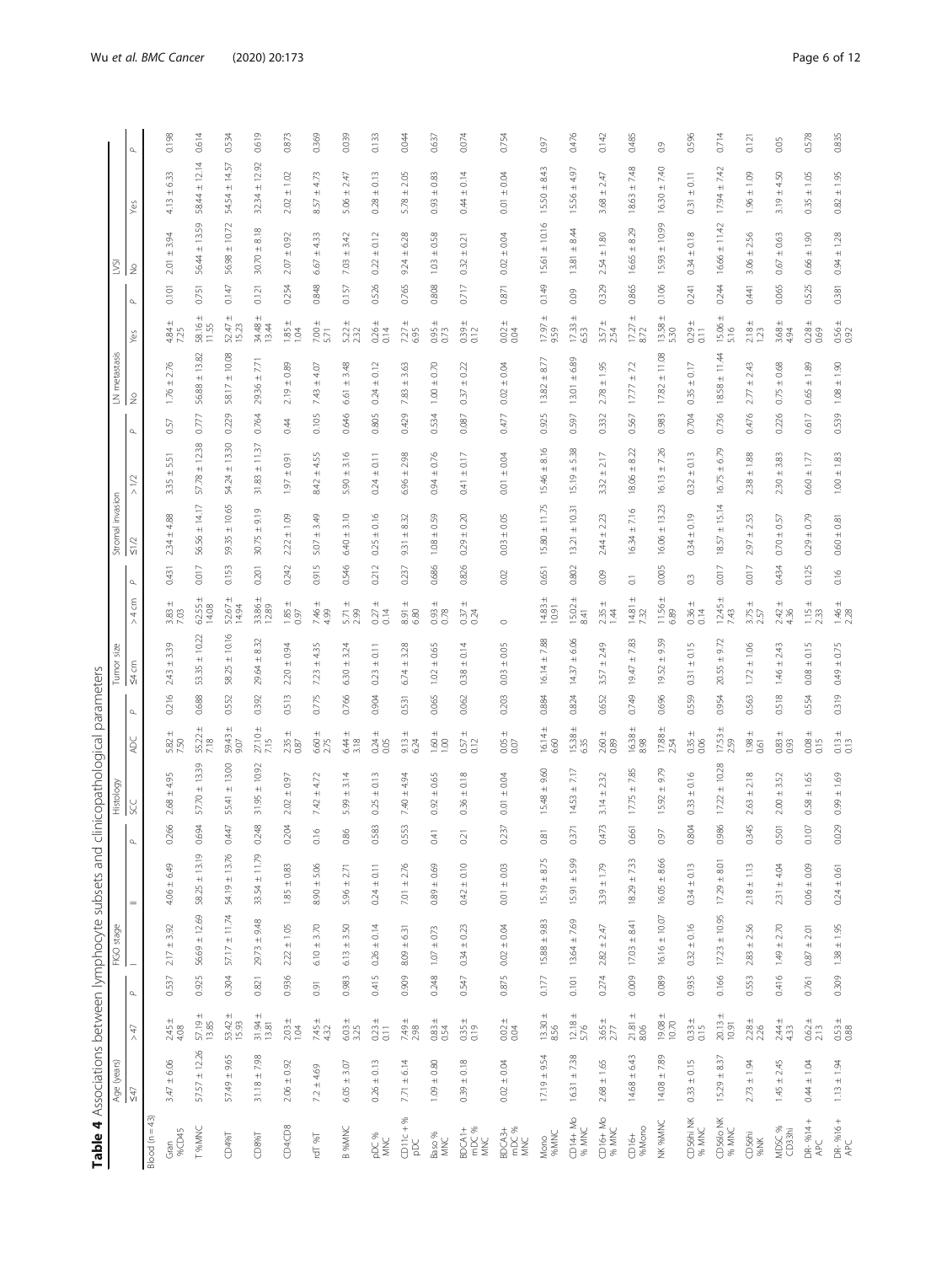|                                                                                                                                                                           | 1<br>į                     |
|---------------------------------------------------------------------------------------------------------------------------------------------------------------------------|----------------------------|
|                                                                                                                                                                           | <b>Secure</b>              |
| j<br>Í<br>i<br>I<br>֦֧֦֖֖֧֧֧֧֦֧֧֧֧֧֧֧֧֪֧֧֪֧֧֧֧֧֧֧֚֚֚֚֚֚֚֚֚֚֚֚֚֚֚֚֚֝֝֓֝֬֓֝֓֝֬֓֝֬֝֓֝֬֝֬֝֬֝֬֝֬֝֬֝֬֝֬֝֬֝֬֝֬֝֬֝֬֝֬֝֬֝֬<br>İ<br>1<br>;<br>j<br>֚֘֝֕<br>$\overline{\phantom{a}}$ | ׇ֚֬֡<br>I                  |
| $\frac{1}{3}$<br>ׇֺ֚֕֬֓֕֓֕֓֡֡֡<br>Ì<br>i<br>I<br>l<br>$\ddot{\phantom{0}}$<br>֠<br>j<br>.<br>.<br>.<br>į<br>j<br>$\frac{1}{3}$<br>j                                       | 3<br>i<br>Ī<br>j           |
| $5 + 6$<br>ׇֺ֚֕֬֓֕֓֕֓֡֡֡                                                                                                                                                  | $\frac{1}{2}$<br>Î<br>j    |
| S<br>I<br>ì<br>;<br>)<br>2<br>f<br>Par<br>١<br>١<br>ļ<br>I<br>j<br>i<br>į<br>j<br>j<br>İ<br>I<br>j<br>ł<br>í<br>Í<br>$\frac{1}{2}$                                        | i<br>9<br>j<br>ï<br>ì<br>į |
|                                                                                                                                                                           |                            |

|                                    |                          |                                                 |                         | FIGO stage              | Table 4 Associations between lymphocyte subsets and |              |                   |                        | clinicopathological parameters (Continued)           |                                                 |          | Stromal invasion  |                   |          | LN metastasi       |                                                 | Š                                    |                   |                      |          |
|------------------------------------|--------------------------|-------------------------------------------------|-------------------------|-------------------------|-----------------------------------------------------|--------------|-------------------|------------------------|------------------------------------------------------|-------------------------------------------------|----------|-------------------|-------------------|----------|--------------------|-------------------------------------------------|--------------------------------------|-------------------|----------------------|----------|
|                                    | Age (years)<br>$\leq 47$ | $\geq 47$                                       | $\mathsf{Q}_\mathsf{L}$ |                         | $=$                                                 |              | Histology<br>SCC  | Ř                      | Tumor size<br>$\leq 4$ cm<br>$\mathsf{Q}_\mathsf{L}$ | > 4 cm                                          | $\Delta$ | $\leq 1/2$        | $>1/2$            | $\Delta$ | $\frac{\circ}{2}$  | Yes                                             | $\stackrel{\circ}{\geq}$<br>$\Delta$ |                   | Yes                  | $\Delta$ |
| Tissue $(n = 35)$                  |                          |                                                 |                         |                         |                                                     |              |                   |                        |                                                      |                                                 |          |                   |                   |          |                    |                                                 |                                      |                   |                      |          |
| %CD45<br>Gran                      | $11.18 \pm 15.73$        | $9.1 \pm 7.95$                                  | 0.643                   | $8.48 \pm 10.29$        | $11.93 \pm 14.63$                                   | 0.428        | $10.71 \pm 12.97$ | $5.40 +$<br>8.50       | $8.54 \pm 14.45$<br>0.495                            | $12.28 \pm 10.19$                               | 0.391    | $10.46 \pm 16.45$ | $10.18 \pm 11.44$ | 0.956    | $11.38 \pm 13.34$  | $0.56 + 9.84$                                   | 0.526                                | $13.16 \pm 15.69$ | $6.79 \pm 6.58$      | 0.12     |
| T %MNC                             | $63.97 \pm 21.84$        | $75.21 \pm 8.67$                                | 0.05                    | $73.72 \pm 11.79$       | $64.76 \pm 21.53$                                   | 0.139        | $68.14 \pm 18.30$ | $79.50 \pm 6.17$       | 69.46 ± 20.43<br>0.298                               | $68.70 +$<br>14.82                              | 0.903    | $67.14 \pm 23.32$ | $69.79 \pm 16.01$ | 0.707    | ± 17.29<br>71.27   | $65.87 \pm 18.78$                               | 0.388                                | $71.22 \pm 15.49$ | $±$ 20.51<br>66.61   | 0.455    |
| CD4%T                              | $43.98 \pm 16.01$        | $47.32 \pm 12.53$                               | 0.504                   | 48.31 ± 14.14           | $42.86 \pm 14.57$                                   | 0.27         | 45.13 ± 14.79     | $49.57 \pm 10.77$      | 49.15 ± 13.38<br>0.617                               | $41.19 \pm 14.82$                               | 0.105    | $50.23 \pm 15.25$ | 43.87 ± 14.05     | 0.26     | $50.45 \pm 11.76$  | 38.10 ±<br>15.25                                | 0.011                                | 39.88 ± 13.92     | $52.19 \pm 12.29$    | 0.01     |
| CDS96T                             | $47.34 \pm 15.92$        | $43.21 \pm 11.74$                               | 0.397                   | $42.68 \pm 12.47$       | $48.06 \pm 15.41$                                   | 0.266        | $45.68 \pm 14.36$ | $42.93 +$<br>13.46     | $41.10 \pm 13.04$<br>0.752                           | $50.61 \pm$<br>13.98                            | 0.045    | $38.96 \pm 12.74$ | $47.70 \pm 14.10$ | 0.111    | $40.08 \pm 11.89$  | 53.50 ±<br>13.69                                | 50.61<br>0.004                       | ± 13.71           | $\pm 12.36$<br>39.33 | 0.016    |
| CD4:CD8                            | $1.17 \pm 0.82$          | $1.24 \pm 0.66$                                 | 0.759                   | $1.32 \pm 0.71$         | $1.09 \pm 0.77$                                     | 0.374        | $1.19 \pm 0.75$   | $\frac{131 \pm}{0.73}$ | $1.41 \pm 0.81$<br>0.802                             | $0.96 + 0.58$                                   | $0.07\,$ | $1.55 \pm 0.96$   | $1.08\pm0.62$     | 0.099    | $1.44 \pm 0.73$    | $0.85 \pm 0.62$                                 | 0.019                                | $0.92 \pm 0.55$   | $1.54 \pm 0.80$      | 0.01     |
| T% Lpi                             | $3.43 \pm 1.84$          | $1.53 \pm 1.05$                                 | 0.014                   | $2.55 \pm 1.73$         | $2.60 \pm 1.94$                                     | 0.952        | $2.42 \pm 1.54$   | $3.95 \pm$<br>4.03     | ± 1.94<br>257<br>0.687                               | $2.59 \pm$<br>161                               | 0.985    | $3.44 \pm 2.07$   | $2.11 \pm 1.49$   | 0.112    | $\pm$ 1.93<br>2.61 | $2.43 \pm$<br>1.21                              | 0.857                                | $2.75 \pm 1.98$   | $2.04 \pm 0.94$      | 0.454    |
| B %MNC                             | $4.42 \pm 3.37$          | $5.78 \pm 3.41$                                 | 0.252                   | $4.67 \pm 3.50$         | $5.41 \pm 3.38$                                     | <b>J.534</b> | $5.10 \pm 3.32$   | $4.70 + 5.07$          | $\pm$ 2.90<br>432<br>0.851                           | $6.00 +$<br>3.85                                | 0.157    | $4.04 \pm 2.67$   | $5.38 \pm 3.59$   | 0.339    | $4.68 \pm 3.00$    | $5.68 \pm 4.04$                                 | 4.54<br>$1 + 0$                      | $+ 2.11$          | $5.65 \pm 4.45$      | 0.372    |
| PDC %<br>MKC                       | $0.66 \pm 0.68$          | $0.64 \pm$<br>0.92                              | 0.94                    | $0.71 \pm 0.85$         | $0.59 \pm 0.74$                                     | 165          | $0.65 \pm 0.78$   | $0.67 + 0.98$          | $0.36 \pm 0.32$<br>0.967                             | $1094 +$                                        | 0.028    | $0.49 \pm 0.49$   | $0.70 \pm 0.87$   | 0.487    | $0.67 \pm 0.95$    | $0.61 \pm$<br>0.46                              | 0.837                                | $0.62 \pm 0.69$   | $0.69 \pm 0.90$      | 0.792    |
| $CDI1c + %$<br>pDC                 | $5.39 \pm 5.60$          | $6.21 \pm 3.66$                                 | 0.647                   | $5.76 \pm 3.53$         | $5.81 \pm 5.84$                                     | 0.979        | $5.64 \pm 4.35$   | $7.70 \pm$<br>10.89    | $\pm$ 5.03<br>5.57<br>0.834                          | $6.13 \pm 4.31$                                 | 0.764    | $4.21 \pm 4.06$   | $6.38 \pm 4.87$   | 0.274    | ± 3.91<br>4.77     | $7.70 \pm$<br>5.64                              | 4.97<br>0.112                        | ± 3.57            | $6.93 + 5.92$        | 0.321    |
| Baso %<br>MKC                      | $0.11 \pm 0.16$          | $0.06 +$<br>0.16                                | 0.328                   | $0.12\,\pm\,0.20$       | $0.05 \pm 0.10$                                     | 0.192        | $0.08\,\pm\,0.17$ | $0.13 \pm 0.12$        | $0.06 \pm 0.13$<br>66                                | $0.11 \pm 0.010$                                | 0.375    | $0.11 \pm 0.18$   | $0.08 \pm 0.16$   | 0.591    | $0.10 \pm 0.19$    | $\begin{array}{c} 0.07 \pm \\ 0.11 \end{array}$ | 0.675                                | $0.08 \pm 0.16$   | $0.09 \pm 0.17$      | 0.953    |
| mDC %<br>BDCA1+<br>MKC             | $0.11 \pm 0.07$          | $\begin{array}{c} 0.11 \pm \\ 0.18 \end{array}$ | 0.882                   | $0.11 \pm 0.08$         | $0.11 \pm 0.17$                                     | 0.926        | $0.11 \pm 0.14$   | $0.10 \pm$<br>0.00     | $0.11 \pm 0.18$<br>0.913                             | $0.11 \pm$<br>0.06                              | 0.904    | $0.10 \pm 0.08$   | $0.11 \pm 0.15$   | 0.82     | $0.15 \pm 0.17$    | $0.06 \pm 0.05$                                 | 0.07<br>0.074                        | $\pm$ 0.07        | $0.17 \pm 0.18$      | 0.057    |
| mDC %<br>BDCA <sub>3+</sub><br>MKC | $0.03 + 0.08$            |                                                 | $\circ$                 | $0.136$ $0.01 \pm 0.03$ | $0.03 + 0.08$                                       | 0.451        | $0.02 \pm 0.06$   | $\circ$                | $0.03 + 0.08$<br>0.682                               | $\begin{array}{c} 0.01 \pm \\ 0.03 \end{array}$ | 0.392    | $0.04 \pm 0.11$   | $0.01 + 0.03$     | 0.464    | $0.03 \pm 0.08$    | $\begin{array}{c} 0.01 \pm \\ 0.03 \end{array}$ | $\overline{0}$ 01<br>0.392           | $\pm$ 0.02        | $0.03 + 0.09$        | 0.317    |
| 96MNC<br>Mono                      | $10.22 \pm 9.84$         | $6.28 \pm 5.50$                                 |                         | $0.164$ 9.48 $\pm$ 9.17 | $7.41 + 7.47$                                       | 0.468        | $8.78 \pm 8.52$   | $4.50 + 4.04$          | $5.48 \pm 4.78$<br>$\overline{04}$                   | $11.90 + 10.22$                                 | 0.032    | $8.90 \pm 11.80$  | $8.25 \pm 6.98$   | 0.843    | $7.42 \pm 8.05$    | $\frac{9.91 \pm}{8.71}$                         | 0.393                                | $10.33 \pm 10.36$ | $6.15 \pm 4.09$      | 0.119    |
| CD14+ Mo<br>% MNC                  | $2.62 \pm 2.76$          | $176 +$                                         | 0.329                   | $2.43 \pm 2.72$         | $1.96 \pm 1.92$                                     | 0.593        | $2.28 \pm 2.39$   | $1.15 + 1.20$          | ± 1.31<br>134<br>0.519                               | $3.61 \pm$<br>2.98                              | 0.034    | $2.06 \pm 2.86$   | $2.26 \pm 2.18$   | 0.845    | $2.35 \pm 2.38$    | $1.93 \pm 2.36$                                 | 0.656                                | $2.79 \pm 2.78$   | $1.37 \pm 1.18$      | 0.071    |
| $CD16+MO$<br>% MNC                 | $6.19 \pm 7.02$          | $5.09 + 4.16$                                   | 0.615                   | $6.15 + 5.32$           | $5.12 \pm 6.33$                                     | 0.638        | $5.78 \pm 5.88$   | $4.38 + 4.38$          | $3.49 \pm 2.98$<br>0.681                             | $9.19 + 7.43$                                   | 0.032    | $4.06 \pm 6.19$   | $6.26 \pm 5.61$   | 0.366    | $4.88 \pm 6.09$    | $7.13 \pm 4.99$                                 | 0.325                                | $5.91 \pm 7.01$   | $5.29 \pm 3.51$      | 0.781    |
| %Mono<br>$CD16+$                   | $68.75 \pm 13.39$        | 75.44 ±<br>12.31                                | 0.174                   | 74.09 ± 13.74           | $69.72 \pm 12.48$                                   | 0.379        | $71.65 \pm 13.52$ | 76.50 ±<br>2.55        | $72.47 \pm 13.28$<br>0.622                           | 71.19±<br>13.39                                 | 0.804    | $68.29 \pm 14.51$ | $73.39 \pm 12.61$ | 0.358    | $67.45 \pm 13.04$  | $30.59 \pm$<br>8.24                             | 0.008                                | $68.74 \pm 13.19$ | 76.58 ± 12.01        | 0.113    |
| NK %MNC                            | $7.45 \pm 16.28$         | $3.58 \pm 4.04$                                 | 0.376                   | $2.39 \pm 1.63$         | $9.10 \pm 17.14$                                    | 0.127        | $6.00 \pm 12.81$  | $1.60 + 0.28$          | $7.69 \pm 16.47$<br>0.635                            | $3.28 + 2.40$                                   | 0.313    | $1.83 \pm 0.92$   | $7.15 \pm 14.33$  | 0.279    | $3.86 \pm 4.56$    | $8.78 \pm$<br>19.40                             | 3.92<br>0.269                        | ± 4.75            | $8.06 \pm 18.08$     | 0.343    |
| CD56hi NK<br>% MNC                 | $5.69 \pm 15.71$         | $2.75 \pm 3.90$                                 | 0.502                   | $1.56 \pm 1.51$         | $7.18 \pm 16.30$                                    | 0.221        | $4.54 \pm 11.91$  | $0.65 \pm 0.21$        | $5.95 \pm 14.48$<br>0.653                            | $1.53 \pm 1.33$                                 | 0.325    | $1.34 \pm 0.69$   | $5.39 \pm 13.45$  | 0.407    | $2.33 \pm 3.33$    | 1971                                            | 0.379                                | $2.28 \pm 3.49$   | $7.10 \pm 17.47$     | 0.274    |
| CD56lo NK<br>96 MNC                | $1.42 \pm 2.55$          | $0.97 \pm .88$                                  | 0.538                   | $0.87 + 0.86$           | $1.56 \pm 2.61$                                     | 0.345        | $1.23 \pm 1.98$   | $\pm$ 0.90<br>0.14     | $1.23 \pm 2.34$<br>0.821                             | $1.15 + 0.96$                                   | 0.917    | $0.44 \pm 0.41$   | $1.50 \pm 2.18$   | 0.188    | $0.98 \pm 0.85$    | $1.63 \pm$<br>3.10                              | 0.393                                | $0.98 \pm 0.89$   | $1.52 \pm 2.82$      | 0.469    |
| CD56hi<br>%NK                      | $69.20 \pm 19.96$        | $63.24 \pm 27.93$                               | 0.512                   | 59.81 ± 26.37           | $73.30 \pm 19.46$                                   | 0.128        | $68.18 \pm 23.71$ | $41.25 \pm$<br>247     | $72.92 \pm 22.72$<br>0.126                           | $55.53 \pm 22.66$                               | 0.055    | $77.68 \pm 16.96$ | $62.00 \pm 25.04$ | 0.068    | $65.42 \pm 24.16$  | $68.03 +$<br>24.56                              | 0.785                                | $64.04 \pm 24.68$ | $69.56 \pm 23.29$    | 0.549    |
| MDSC %<br>CD33hi                   | $2.58 \pm 3.27$          | $2.22 \pm 4.34$                                 | 0.803                   | $1.16 \pm 1.92$         | $3.74 \pm 4.77$                                     | 0.076        | $2.55 \pm 3.86$   | $0.50 + 0.71$          | $2.71 \pm 4.15$<br>0.467                             | $1.92 \pm 3.15$                                 | 0.594    | $1.99 \pm 2.98$   | $2.57 \pm 4.07$   | 0.718    | $2.94 \pm 4.48$    | $1.39 +$<br>1.47                                | 0.299                                | $3.22 \pm 4.66$   | $1.26 \pm 1.39$      | 0.118    |
| $DR-$ % $14+$<br>APC               | $12.53 \pm 18.65$        | $23.71 \pm 16.82$                               |                         | $0.102$ 19.69 ± 20.97   | $16.04 \pm 15.69$                                   | 0.602        | $19.25 \pm 18.36$ |                        | $14.93 \pm 15.86$                                    | $22.83 +$<br>21.80                              | 0.269    | $15.24 \pm 18.16$ | $18.95 \pm 18.80$ | 0.636    | $21.95 \pm 19.33$  | $10.27 \pm 14.27$                               | 0.105                                | $23.35 \pm 19.78$ | $10.23 \pm 13.43$    | 0.057    |
| DR- %16+<br>APC                    | $1.64 \pm 2.56$          | $1.54 \pm 3.35$                                 | 0.931                   | $2.06 \pm 3.67$         | $1.09\pm1.83$                                       | 0.382        | $1.59 \pm 3.00$   | $1.65 \pm 2.19$        | $1.56 \pm 3.05$<br>0.978                             | $1.65 \pm 2.83$                                 | 0.931    | $2.81 \pm 4.28$   | $1.13 \pm 2.17$   | 0.169    | $237 \pm 3.37$     | $0.11 \pm 0.16$                                 | 0.009                                | $2.42 \pm 3.54$   | $0.42 \pm 0.95$      | 0.038    |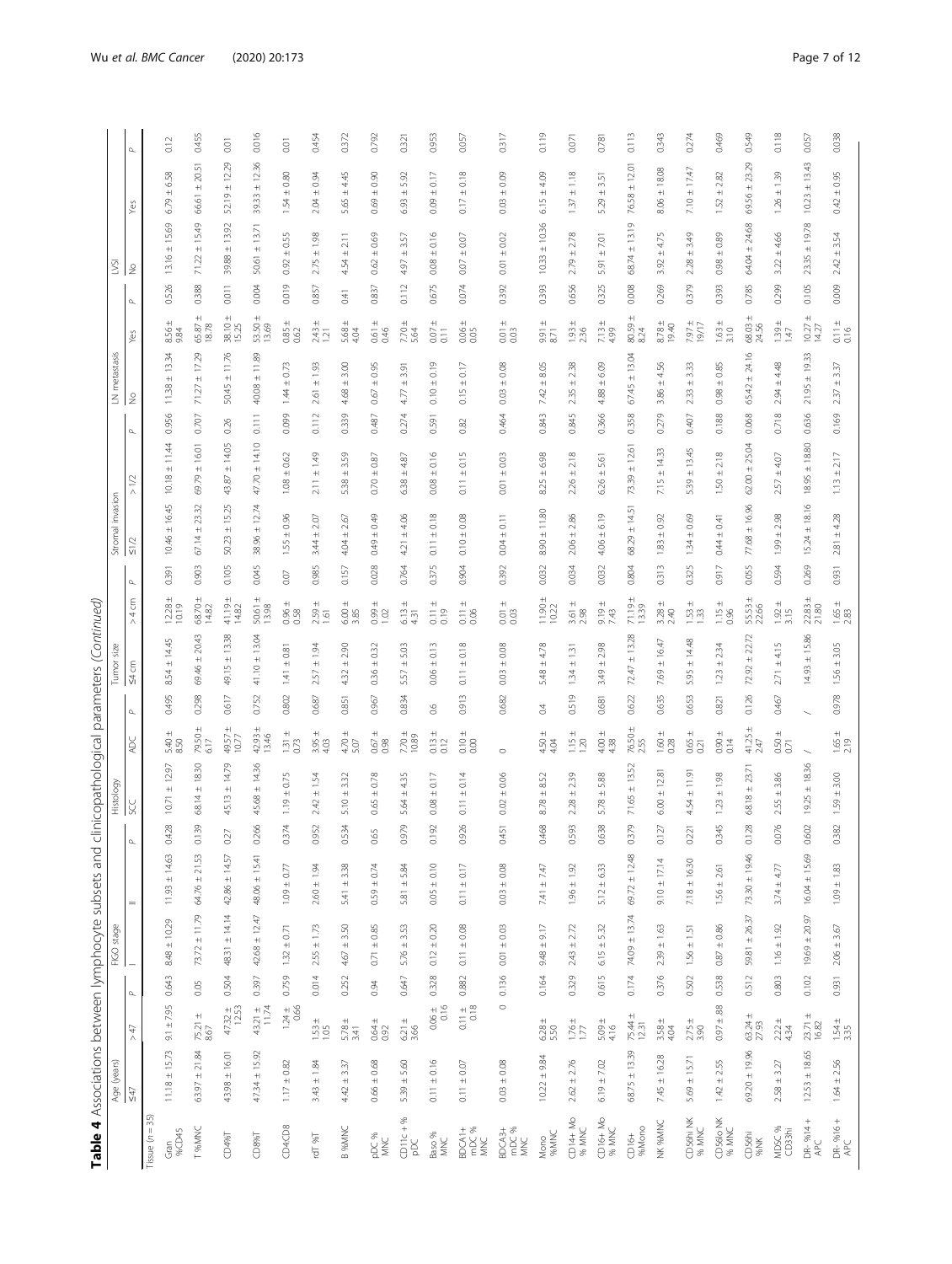CD[4](#page-5-0)+/CD8+ cell ratio  $(p < 0.05)$  (Table 4). In addition, no statistically significant differences were found in other lymphocyte subsets or clinicopathological variables.

## Prognostic implications of lymphocyte subpopulations The CD4+/CD8+ cell ratio differed significantly in both the peripheral blood and the tumor tissue

We analyzed the correlations of 43 patients' lymphocyte subsets in the peripheral blood with basic characteristics, and the results revealed that most of the basic characteristics, such as age  $(\leq 47$  years vs. > 47 years), stage (FIGO I vs. ≥FIGO II), tumor size (≤4 cm vs. > 4 cm) and stromal invasion ( $\leq$ 1/2 vs. > 1/2), did not exhibit significant difference, but histology (SCC vs. ADC), LN metastasis status (negative vs. positive) and LVSI status (negative vs. positive) were found to be statistically significant ( $p <$ 0.05) (Table 5). When comparing the low level with the high level of a lymphocyte subset (the median value of the lymphocyte subset was used as the cut-off value), we found that most lymphocyte subsets did not exhibit significant differences ( $p > 0.05$ ); however, the difference in the CD4+/CD8+ cell ratio was significant ( $p < 0.05$ ) (Table 5).

In addition, we analyzed the correlations of 35 patients' lymphocyte subsets in the tumor tissue with basic characteristics, and found that some basic characteristics, such as histology (SCC vs. ADC), tumor size  $(≤4 \text{ cm})$  $vs. > 4$  cm), LN metastasis status (negative vs. positive) and LVSI status (negative vs. positive), exhibited significant difference ( $p < 0.05$ ); however, age ( $\leq 47$  years vs. > 47 years), stage (FIGO I vs. ≥FIGO II) and stromal invasion (≤1/2 vs. > 1/2) did not (*p* > 0.05) (Table 5). The CD8+ cell proportion and CD4+/CD8+ cell ratio were significantly different ( $p < 0.05$ ), but significant differences were not found for other lymphocyte subsets ( $p$  > 0.05) (Table 5).

## CD4+ cells, CD8+ cells and the CD4+/CD8+ cell ratio in the tumor tissue were closely related to recurrence

We followed participants with a median follow-up time of 41 months and compared the distributions of different lymphocyte subsets between recurrent patients and disease-free patients. We found that the distributions of lymphocyte subsets were not significantly different between the recurrent patients and disease-free patients based on analysis of peripheral blood samples from 43 patients. However, in an analysis of tumor tissue samples from 35 patients, the CD4+ cell and CD8+ cell proportions and the CD4+/CD8+ cell ratio were significantly different between the recurrent patients and disease-free patients ( $p < 0.05$ ), but there were no differences in other lymphocyte subsets (Table [6\)](#page-8-0). The results indicated that the distributions of lymphocyte subsets in the peripheral

Table 5 Prognostic implication of lymphocyte subpopulations

| Parameters                                               | $P$ value (Blood)<br>$n = 43$ | $P$ value (Tissue)<br>$n = 35$ |
|----------------------------------------------------------|-------------------------------|--------------------------------|
| Age $(547 \text{ years} \text{ Vs.} > 47 \text{ years})$ | 0.755                         | 0.979                          |
| Stage (FIGO I Vs. ≥FIGO II)                              | 0.076                         | 0.355                          |
| Histology (SCC Vs. ADC)                                  | $0.002$ #                     | $0.002$ <sup>#</sup>           |
| Tumor $(≤4 cm Vs. > 4 cm)$                               | 0.214                         | $0.032$ <sup>#</sup>           |
| Stromal invasion $(51/2 \text{ Vs.} > 1/2)$              | 0.762                         | 0.555                          |
| LN metastasis (negative Vs. positive)                    | $< 0.001$ <sup>#</sup>        | $0.001$ <sup>#</sup>           |
| LVSI (negative Vs. positive)                             | $0.017$ <sup>#</sup>          | $0.034$ <sup>#</sup>           |
| Gran %CD45                                               | 0.561                         | 0.957                          |
| T %MNC                                                   | 0.413                         | 0.939                          |
| CD4%T                                                    | 0.066                         | 0.090                          |
| CD8%T                                                    | 0.088                         | $0.005$ <sup>#</sup>           |
| CD4:CD8                                                  | $0.048$ <sup>#</sup>          | $0.008$ <sup>#</sup>           |
| rdT %T                                                   | 0.294                         | 0.317                          |
| <b>B %MNC</b>                                            | 0.544                         | 0.513                          |
| pDC % MNC                                                | 0.727                         | 0.278                          |
| $CD11c + %pDC$                                           | 0.576                         | 0.509                          |
| Baso % MNC                                               | 0.528                         | 0.591                          |
| BDCA1+ mDC % MNC                                         | 0.337                         | 0.132                          |
| BDCA3+ mDC % MNC                                         | 0.632                         | 0.371                          |
| Mono %MNC                                                | 0.808                         | 0.812                          |
| CD14+ Mo % MNC                                           | 0.961                         | 0.481                          |
| CD16+ Mo % MNC                                           | 0.576                         | 0.062                          |
| CD16+ %Mono                                              | 0.576                         | 0.062                          |
| NK %MNC                                                  | 0.752                         | 0.533                          |
| CD56hi NK % MNC                                          | 0.820                         | 0.648                          |
| CD56lo NK % MNC                                          | 0.525                         | 0.481                          |
| CD56hi %NK                                               | 0.525                         | 0.563                          |
| MDSC % CD33hi                                            | 0.576                         | 0.679                          |
| $DR-$ %14 + APC                                          | 0.443                         | 0.536                          |
| $DR-$ %16 + APC                                          | 0.093                         | 0.106                          |

\*Median value of lymphocyte was used as cut-off value # P values with statistical significance were denoted

blood may not be the optimal method for detecting recurrence, while the detection of lymphocyte subsets in tumor tissue may be a possible strategy for detecting recurrence.

## **Discussion**

Previous studies have widely noted that the distributions of immunological parameters are changed in patients with cervical cancer and possibly associated with dysfunction in the antitumor immune system  $[5, 17-20]$  $[5, 17-20]$  $[5, 17-20]$  $[5, 17-20]$  $[5, 17-20]$  $[5, 17-20]$  $[5, 17-20]$ . The presence of tumor infiltrating lymphocytes that mediate the antitumor immune response has been observed in several types of cancer, including ovarian cancer,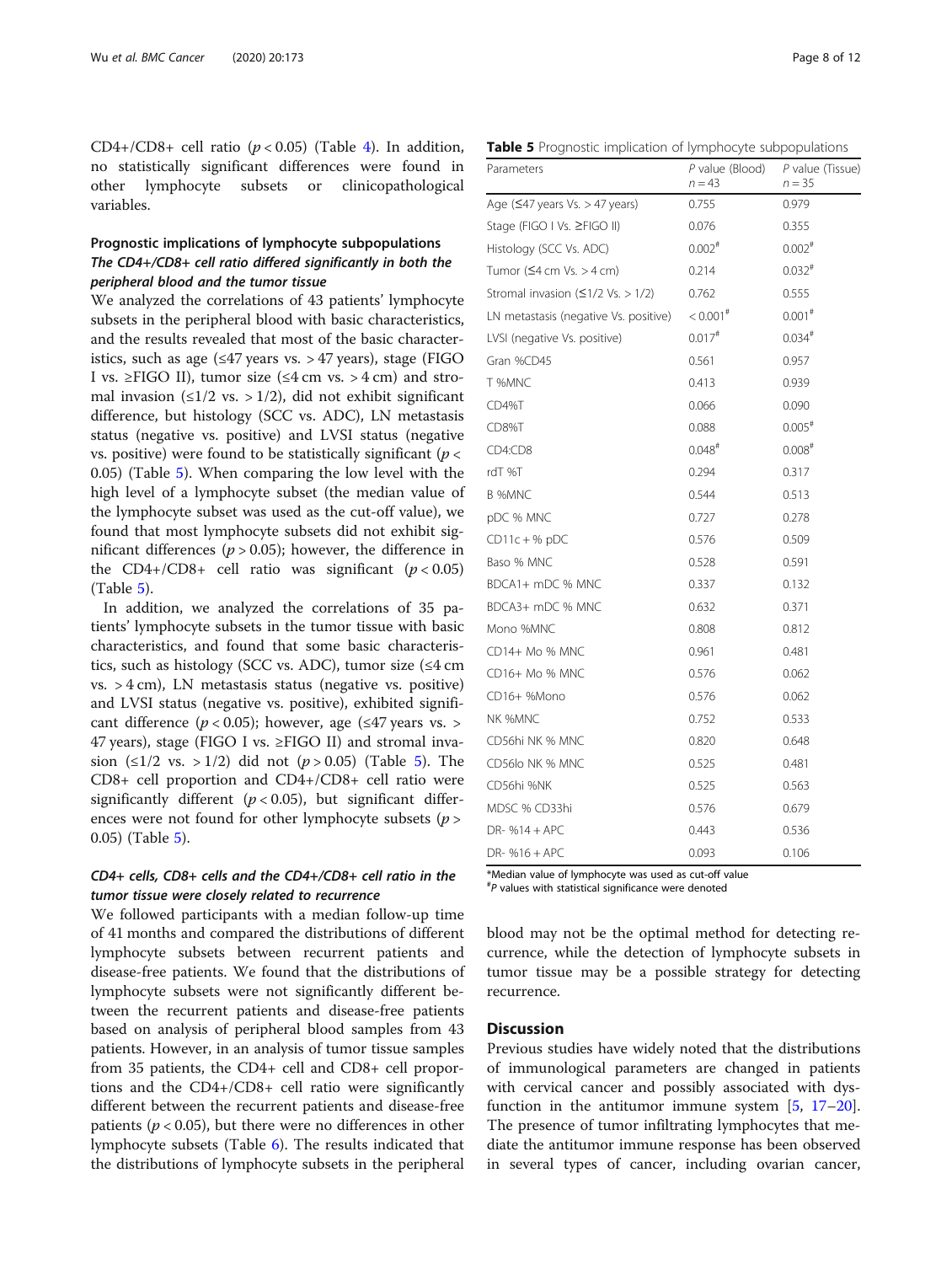|                  | Blood $(n=43)$    |                   |                      | Tissue $(n = 35)$ |                   |                      |  |
|------------------|-------------------|-------------------|----------------------|-------------------|-------------------|----------------------|--|
|                  | Non-recurrent     | Recurrent         | P                    | Non-recurrent     | Recurrent         | P                    |  |
| Gran %CD45       | $2.22 \pm 4.38$   | $6.65 \pm 7.52$   | 0.147                | $10.66 \pm 13.45$ | $8.28 \pm 8.24$   | 0.682                |  |
| T %MNC           | $57.32 \pm 13.27$ | $57.83 \pm 11.21$ | 0.921                | $68.67 \pm 19.01$ | $71.23 \pm 11.52$ | 0.754                |  |
| CD4%T            | $57.45 \pm 10.67$ | $48.50 \pm 18.24$ | 0.071                | $48.07 \pm 14.41$ | $33.12 \pm 13.59$ | $0.018$ <sup>#</sup> |  |
| CD8%T            | $30.38 \pm 8.59$  | $36.41 \pm 17.03$ | 0.151                | $42.87 \pm 13.46$ | $57.92 \pm 10.76$ | $0.015$ <sup>#</sup> |  |
| CD4:CD8          | $2.14 \pm 0.97$   | $1.65 \pm 0.85$   | 0.196                | $1.32 \pm 0.75$   | $0.62 \pm 0.34$   | $0.032$ <sup>#</sup> |  |
| rdT %T           | $7.21 \pm 4.54$   | 9.30              | 0.657                | $2.73 \pm 2.00$   | $2.22 \pm 1.23$   | 0.571                |  |
| B % MNC          | $6.13 \pm 3.31$   | $5.61 \pm 1.93$   | 0.693                | $5.36 \pm 3.62$   | $3.65 \pm 1.78$   | 0.270                |  |
| pDC % MNC        | $0.24 \pm 0.12$   | $0.26 \pm 0.16$   | 0.696                | $0.69 \pm 0.84$   | $0.47 \pm 0.41$   | 0.541                |  |
| $CD11c + %pDC$   | $8.05 \pm 5.19$   | $4.63 \pm 2.41$   | 0.208                | $5.92 \pm 4.90$   | $5.27 \pm 4.20$   | 0.769                |  |
| Baso % MNC       | $0.89 \pm 0.63$   | $1.36 \pm 0.91$   | 0.091                | $0.10 \pm 0.17$   | $0.03 \pm 0.08$   | 0.390                |  |
| BDCA1+ mDC % MNC | $0.37 \pm 0.19$   | $0.43 \pm 0.10$   | 0.595                | $0.12 \pm 0.15$   | $0.07 \pm 0.05$   | 0.382                |  |
| BDCA3+ mDC % MNC | $0.02 \pm 0.04$   | 0                 | $0.022$ <sup>#</sup> | $0.02 \pm 0.07$   | .0000             | 0.441                |  |
| Mono % MNC       | $14.97 \pm 9.08$  | $18.13 \pm 10.17$ | 0.391                | $7.89 \pm 7.83$   | $10.98 \pm 10.67$ | 0.413                |  |
| CD14+ Mo % MNC   | $14.35 \pm 7.29$  | $16.63 \pm 4.44$  | 0.550                | $1.90 \pm 2.03$   | $3.37 \pm 3.23$   | 0.175                |  |
| CD16+ Mo % MNC   | $2.91 \pm 1.89$   | $4.20 \pm 3.91$   | 0.560                | $5.14 \pm 5.30$   | $7.62 \pm 7.46$   | 0.357                |  |
| CD16+ %Mono      | $17.40 \pm 7.24$  | $18.80 \pm 12.82$ | 0.745                | $72.16 \pm 13.58$ | $71.30 \pm 12.18$ | 0.889                |  |
| NK %MNC          | $16.85 \pm 9.95$  | $12.37 \pm 4.01$  | 0.251                | $6.12 \pm 13.48$  | $3.98 \pm 6.32$   | 0.709                |  |
| CD56hi NK % MNC  | $0.33 \pm 0.15$   | $0.30 \pm 0.12$   | 0.693                | $4.50 \pm 12.69$  | $3.40 \pm 5.76$   | 0.839                |  |
| CD56lo NK % MNC  | $17.68 \pm 10.17$ | $14.35 \pm 3.59$  | 0.527                | $1.37 \pm 2.10$   | $0.55 \pm 0.60$   | 0.357                |  |
| CD56hi %NK       | $2.61 \pm 2.19$   | $2.05 \pm 0.58$   | 0.616                | $64.10 \pm 24.34$ | $74.82 \pm 21.91$ | 0.337                |  |
| MDSC % CD33hi    | $1.53 \pm 2.84$   | $4.08 \pm 5.80$   | 0.155                | $2.67 \pm 4.16$   | $1.42 \pm 1.30$   | 0.479                |  |
| DR- $%14 + APC$  | $0.58 \pm 1.65$   | $0.08 \pm 0.15$   | 0.554                | $16.21 \pm 17.23$ | $24.48 \pm 22.78$ | 0.335                |  |
| DR- $%16+APC$    | $1.00 \pm 1.68$   | $0.05 \pm 0.06$   | 0.272                | $1.29 \pm 2.18$   | $2.75 \pm 4.98$   | 0.284                |  |

<span id="page-8-0"></span>Table 6 Lymphocyte subpopulations: recurrent patients vs. disease-free patients

# P values with statistical significance were denoted

breast cancer and pancreatic cancer, and is closely correlated with prognosis [[21](#page-11-0)–[23](#page-11-0)]. However, most previous studies have focused on the distributions of lymphocyte subsets in the peripheral blood, and few studies have revealed the distributions of lymphocyte subpopulations in tumor tissue. Obviously, the lymphocyte subsets in tumor tissue are more representative of the tumor microenvironment than those in the peripheral blood. Therefore, our study evaluated lymphocyte subsets in tumor tissue and peripheral blood samples from cervical cancer patients and precancerous lesion patients. We found inconsistencies in the distributions of lymphocyte subsets between the tumor tissue and peripheral blood samples from the cervical cancer patients and precancerous lesion patients, and the results suggested an imbalance in the homeostasis of the host immune system in the patients with cervical cancer.

The primary result of this study is that total T lymphocyte, CD8+ T cell and granulocyte proportions were significantly higher in the tumor tissue than in the peripheral blood, while CD4+ T cell and rdT cell proportions and the CD4+/CD8+ cell ratio were

significantly lower in the tumor tissue than in the peripheral blood from cervical cancer patients. However, when compared with the peripheral blood samples from precancerous lesion patients, those from cervical cancer patients did not exhibit significant differences in lymphocyte subsets. Our results indicated that T cellmediated immunity was impaired in patients with cervical cancer, which was more distinct in the tumor tissue microenvironment than in the peripheral blood. In addition, our previous study found that a population of highly activated, immunosuppressive HLADR<sup>hi</sup> Tregs in cervical squamous cell carcinoma and a high frequency of stomal HLADR<sup>hi</sup> Tregs in patients were significantly associated with relatively poor prognosis [[24\]](#page-11-0). Tregs have fundamental roles in the establishment and maintenance of the peripheral immune tolerance microenvironment [[25](#page-11-0)]. Future research should be conducted to clarify the relationship between HPV infection and Tregs in the tumor tissue and peripheral blood of cervical cancer patients. Increasing granulocyte numbers have been reported to be associated with tumor growth and angiogenesis. A study by Zheng et al. reported that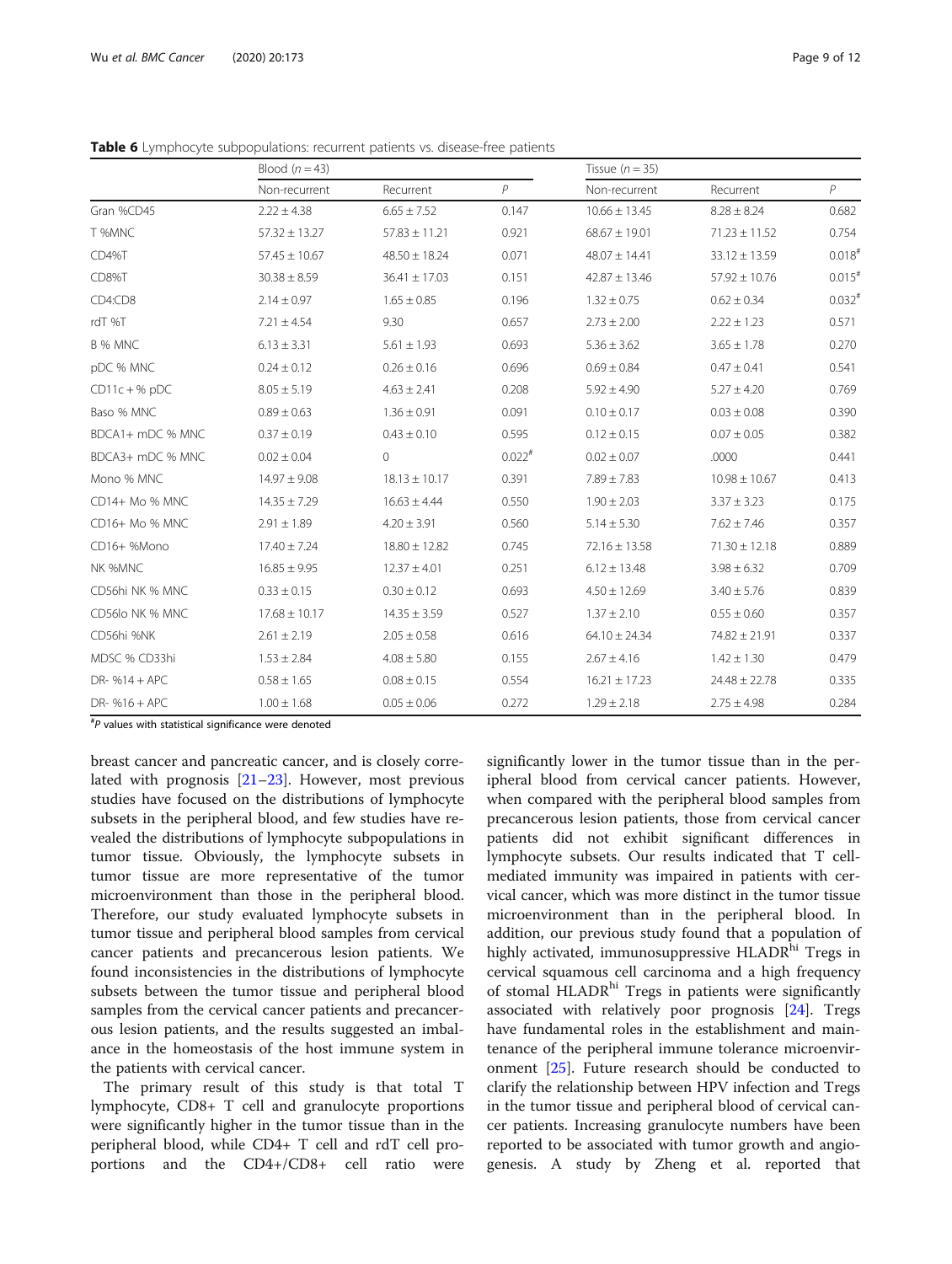granulocytes but not monocytes significantly promoted tumor growth, implying that granulocytes play key roles in tumor growth and angiogenesis [[26\]](#page-11-0). These findings support the results obtained in our study that the granulocyte proportion was significantly higher in tumor tissue than in the peripheral blood. In addition, a study collected tumor tissue and peripheral blood samples from patients with cervical cancer and found that the CD4+ cell proportion and CD4+/CD8+ cell ratio were significantly lower in cervical cancer tissue than in the peripheral blood, which is consistent with our results [[21\]](#page-11-0). However, the limitation of the previous study was that they had not evaluated lymphocyte subsets other than CD4+ and CD8+ cells; thus, they could not make any interpretations about the correlations of lymphocyte subsets with clinicopathologic parameters or prognostic significance.

Furthermore, our study revealed that the pDCs cell proportion was significantly increased in tumor tissue compared with the peripheral blood, but the BDCA1+ mDCs proportion was significantly decreased. No significant differences were found in CD11c + pDCs or BDCA3+ mDCs between the tumor tissue and the peripheral blood. In addition, total pDC and BDCA1+ mDC proportions in the peripheral blood were significantly lower in cervical cancer patients than in precancerous lesion patients. Dysfunction of DCs induced by tumors can be an important mechanism underlying tumorinduced immune escape because DCs are one of the key types of professional antigen-presenting cells (APCs) that induce tumor-specific immune responses, particularly by cross-priming through MHC class I antigen presentation [[27](#page-11-0)]. Professional APCs are one of the most important inducers of antigen-specific immune responses, and their potentially defective function causes a strong impairment in immunosurveillance in tumorbearing hosts [[28](#page-11-0)]. The alterations in host lymphocyte subsets that occur in the early stage of tumor progression, including precancerous lesions, may provide some directions to evaluate the roles of different lymphocyte subpopulations in the transition of premalignant lesions into invasive cancer [[29\]](#page-11-0).

Our study found that the levels of total monocytes and CD14+ monocytes were significantly decreased in tumor tissue compared to the peripheral blood, while the level of CD16+ monocyte was significantly elevated. The CD16+ monocyte proportion was also significantly increased in the peripheral blood of cervical cancer patients compared to that of precancerous lesion patients. A study by Anna et al. assessed CD14+/CD16+ monocytes in human blood and showed that CD14+/CD16+ monocytes constitute the main subset of blood monocytes involved in the antitumor response and function by producing proinflammatory cytokines and reactive nitrogen and exhibiting increased

cytotoxic/cytostatic activity [[30\]](#page-11-0). Therefore, our study revealed that the antitumor response of the host may be defective due to the decreases in total monocyte and CD14+ monocyte levels in tumor tissue.

Our study showed that NK cell and CD56<sup>low</sup> NK cell proportions were significantly decreased in tumor tissue compared with the peripheral blood, while the percentage of CD56<sup>high</sup> NK cells was significantly higher in tumor tissue. NK cells are the component of the innate immune surveillance system that plays an important role in host defense immunity. NK cells may be important for the regional immune reaction against cervical carcinoma [[31](#page-11-0)]; thus, the decreases in NK cell subsets in tumor tissue are possibly related to disease progression.

Alterations in the distributions of lymphocyte subsets can occur in the peripheral blood, lymph nodes and other sites in cancer patients, which would induce immune suppression that varies depending on tumor etiology, location, histological type and clinical stage [\[29](#page-11-0)]. We detected the associations of lymphocyte subsets with clinicopathological parameters and found that BDCA3+ mDC, total NK cell and CD56<sup>low</sup> NK cell proportions in the peripheral blood were significantly lower in the tumor size > 4 cm group than in the tumor size  $\leq 4$  cm group. In contrast, CD8+ cell, pDC, total monocyte, CD14+ monocyte and CD 16+ monocyte proportions in tumor tissue were significantly higher in the tumor size  $>$  4 cm group than in the tumor size  $\leq$  4 cm group. In addition, the CD11c +  $pDC$  proportion in the peripheral blood was significantly lower in LVSI-positive patients than in LVSI-negative patients, and LVSI was correlated with a significantly reduced CD8+ cell proportion in tumor tissue. The CD4+ cell proportion and CD4+/ CD8+ cell ratio in tumor tissue were significantly reduced. These results indicated some inconsistent implications about clinicopathological parameters between the peripheral blood and tumor tissue. Nevertheless, our results implied that there were close associations between lymphocyte subsets and clinicopathological parameters and that the host immunity system was affected by differences in age, tumor size, LVSI and LN metastasis in cervical cancer patients. Further research should be carried out to clearly reveal the associations between lymphocyte subsets and clinicopathological parameters.

We divided the lymphocyte levels into a low-level group and high-level group by cut-off values defined as the median value for the indicated lymphocyte subset. The results revealed that the CD4+/CD8+ cell ratio was significantly different in both the peripheral blood and tumor tissue when the low level was compared with the high level of the lymphocyte subsets. Mounting evidence has shown that the innate mechanisms that maintain immune cell homeostasis and control the magnitude of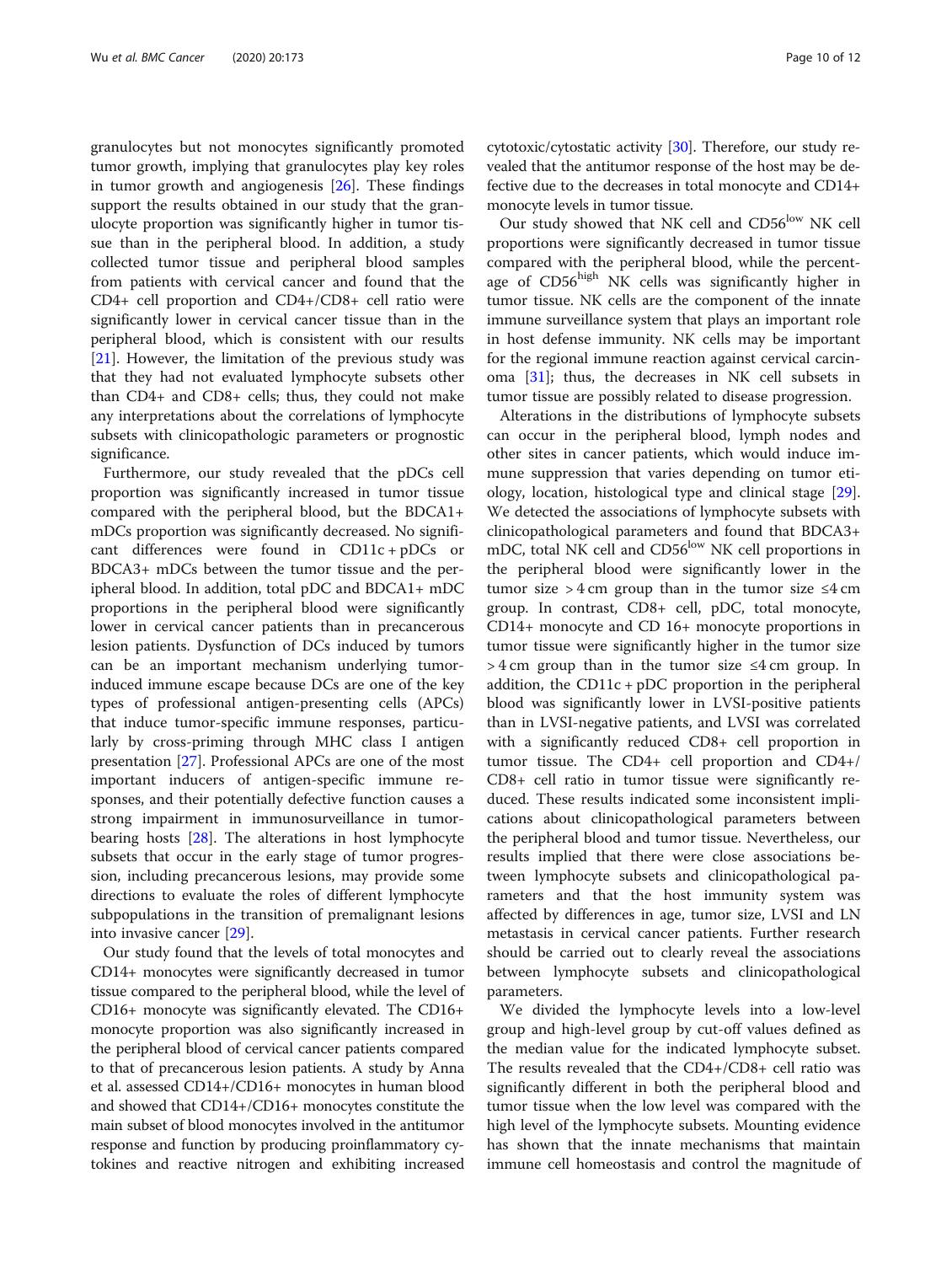<span id="page-10-0"></span>immune responses can undergo dramatic dysregulation, which leads to suppression of the immune system and enables tumors to escape immune defense because of the influence of tumor cells [[29\]](#page-11-0). After a median followup time of 41 months, we found that the distributions of lymphocyte subsets in the peripheral blood were not significantly different between recurrent patients and disease-free patients. Interestingly, the CD4+ cell proportion and CD4+/CD8+ cell ratio in tumor tissue were significantly decreased in the recurrent patients compared with the disease-free patients, while the CD8+ cell proportion was significantly increased. Our results are similar to those of a previous study by Sheu et al., which reported that a decreased proportion of tumorinfiltrating CD4+ T cells and a reduced CD4+/CD8+ cell ratio were highly correlated with rapid tumor growth and lymph node metastasis due to a poor antitumor response in cervical cancer [\[31](#page-11-0)]. A previous study showed that decreased proportions of tumor-infiltrating CD4+ T cells and a reversed CD4+/CD8+ cell ratio were significantly associated with the clinical outcome of patients with cervical cancer [\[32\]](#page-11-0). As is well acknowledged, the development of invasive cervical tumors from cervical intraepithelial neoplasia (CIN) is always accompanied by HPV infection [[33](#page-11-0)]. Persistent infection with high-risk HPV in CIN patients may generate an immunosuppressive microenvironment that allows progression to cervical cancer [[34\]](#page-11-0). A direct correlation between HPV infection and the CD4+/CD8+ cell ratio has been reported [\[35](#page-11-0)]. A study detected populations of T cells (CD4+ and CD8+ cells) in high-risk HPV-infected precancerous and cancerous lesions of the uterine cervix and found that CD8+ T cell numbers far exceeded CD4+ T cell numbers in invasive cancers [\[8](#page-11-0)]. CD4+ and CD8+ T cells have important roles in the natural history of HPV-infected cervical cancer [[8\]](#page-11-0).

Our study provides some information about the distributions of lymphocyte subsets in the peripheral blood, tumor tissue and precancerous lesions and reveals the correlations of lymphocyte subsets with clinical characteristics and prognostic variables. Nonetheless, some limitations of our study should be stated, and we should interpret our results with caution. First, some of the analyses could not identify significant differences, which may be due to the lack of a large sample size. We would like to enlarge our sample of participants in future research. In addition, we could not perform subgroup analyses according to different histological types, clinical stages or HPV statuses due to the small sample size. Last, we could not generate survivorship curves according to different distributions of lymphocyte subsets because of the short follow-up time. We will continue to follow our participants and conduct survival analysis in future studies. To provide more knowledge about the

distributions of lymphocyte subpopulations in patients with cervical cancer and their relationships with prognosis, a prospective study should be performed.

## Conclusions

Taken together, our results identified significant alterations in lymphocyte subsets in tumor tissue and elucidated that host antitumor immunity may be suppressed. Total T cells, CD4+ cells, CD8+ cells, the CD4+/CD8+ cell ratio, DCs and monocytes in tumor tissue may have significant roles in predicting the homeostasis of the host antitumor immune response. Alterations in lymphocyte subsets were closely correlated with clinicopathologic and prognostic parameters in cervical cancer patients. Further research will lead to a better understanding of the clinical significance of lymphocyte subsets in cervical cancer.

#### Supplementary information

Supplementary information accompanies this paper at [https://doi.org/10.](https://doi.org/10.1186/s12885-020-6633-x) [1186/s12885-020-6633-x](https://doi.org/10.1186/s12885-020-6633-x).

Additional file 1.

#### Abbreviations

Baso: Basophilic Granulocytes; CIN: Cervical Intraepithelial Neoplasia; DCs: Dendritic cells; HIV: Human Immunodeficiency Virus; HPV: Human Papillomavirus; LVSI: Lymph Vascular Space Invasion; mDCs: Myeloid Dendritic Cells; MDSCs: Myeloid-Derived Suppressor Cells; NK: Natural Killer cells; PBMCs: Peripheral Blood Mononuclear Cells; pDCs: Plasmacytoid Dendritic Cells; PFS: Progression-free Survival

#### Acknowledgments

Not applicable.

#### Authors' contributions

YW, SY, SG, XP, LX, XZ and HY contributed to the contraception and design of the study. YW, and SY collected and analyzed patients' clinicopathological data. SG and XZ performed and analyzed the flow cytometry. YW, SY, XP, LX and HY were major contributors in writing the manuscript. YW, SY, SG, XP, LX, XZ and HY read and approved the final manuscript.

#### Funding

The study was supported by grants from National Natural Science Foundation of China (81702558) and Fudan University Shanghai Cancer Center (YJ201603). The funding bodies didn't participate in the design of the study and collection, analysis, and interpretation of data and in writing the manuscript.

#### Availability of data and materials

The dataset supporting the conclusions of this article is available upon request. Please contact Prof. Huijuan Yang [\(huijuanyang@hotmail.com\)](mailto:huijuanyang@hotmail.com).

#### Ethics approval and consent to participate

The study was approved by the Fudan University Shanghai Cancer Center review board and the requirement for written informed consent was waived due to its retrospective design.

#### Consent for publication

Not applicable. This manuscript does not contain any individual person data.

#### Competing interests

The authors declare that they have no competing interests.